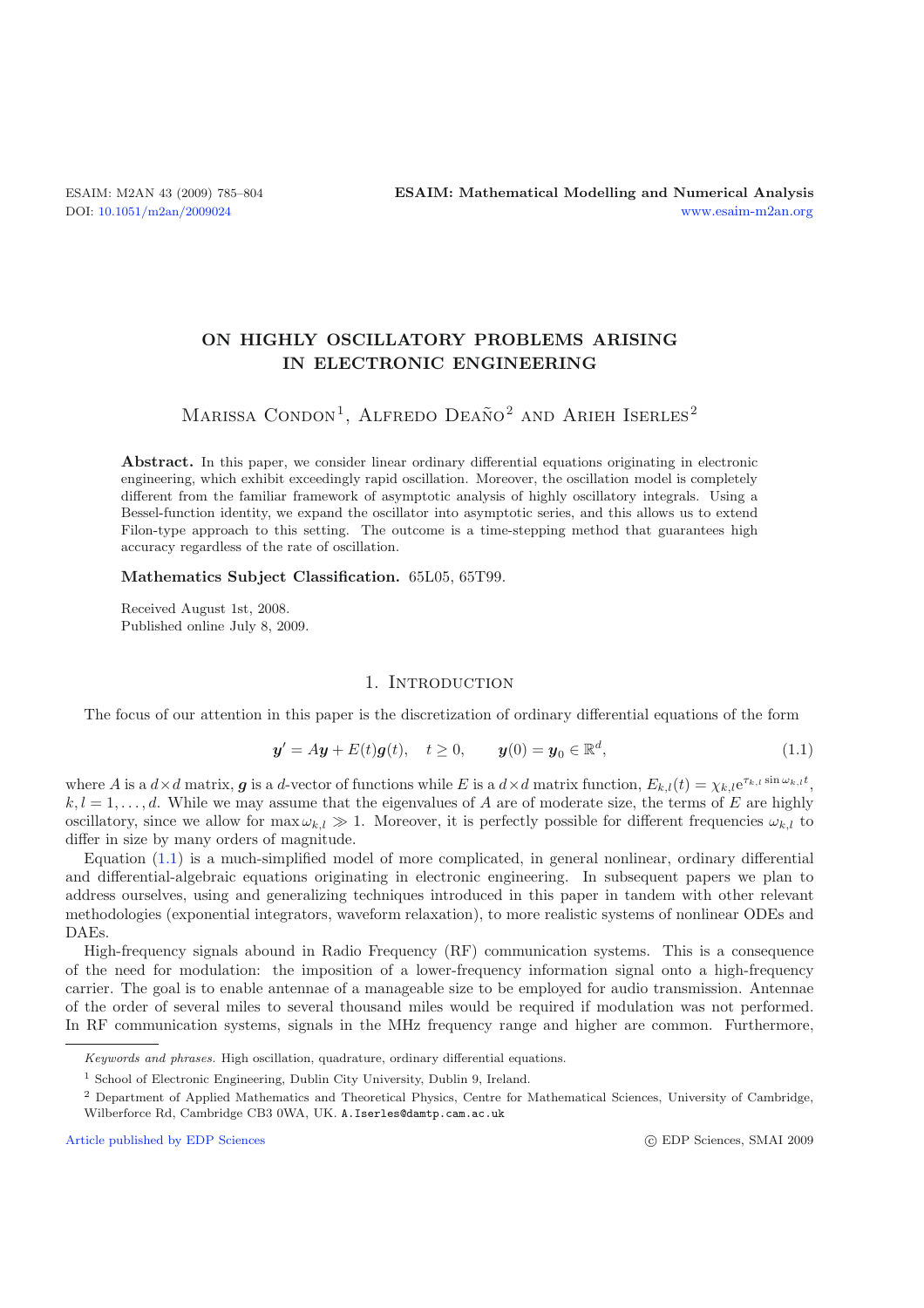nonlinearities abound in RF transmission systems owing to the presence of solid-state amplifiers, mixers and so on [\[13\]](#page-19-0).

Most RF systems involve a linear part and a nonlinear part with the linear part due to the presence of linear resistors, inductors and capacitors and the nonlinear part due to amplifiers, mixers or nonlinear and controlled resistors and capacitors. Equations [\(1.1\)](#page-0-0) are a simplified model with many of the nonlinearities approximated by linear terms. The occurrence of the  $e^{\tau_{k,l} \sin \omega_{k,l} t}$  is due to the input of sine-waves to terminals of circuits with diodes or transistors. Note that sinusoids and amplifiers involving transistors are ubiquitous in RF systems [\[6](#page-19-1)[,19\]](#page-19-2).

<span id="page-1-0"></span>The recent explosion of developments in the RF and telecommunications industry has put pressure on circuit designers for faster simulations, faster designs and faster product output and the existing Computer Aided Design (CAD) tools have struggled to keep pace. In addition, the growing complexity of the modulation formats is rendering software tools unacceptably slow and consequently, unsatisfactory. There is therefore, an urgent need for a complete revamp and update of the fundamental numerical processes within these CAD packages taking into account the modern developments and formats.

Some recent work in this direction is that by e.g.  $[18]$  and subsequent work by Pulch  $[17]$  and Dautbegovic *et al.* [\[3\]](#page-18-0). However, much more work is required to generate algorithms that are well-suited and effective for the application areas in hand.

In this paper we commence from the most basic setting, striving to create a framework for an effective solution of highly oscillatory equations of electronic engineering. We use a simplified setting to develop and analyse a range of tools which will be deployed in future work in more challenging and realistic situation.

<span id="page-1-1"></span>On the face of it, solving  $(1,1)$  is trivial, because we can write the solution of this linear system explicitly as variation of constants,

$$
\mathbf{y}(t_{n+1}) = e^{hA}\mathbf{y}(t_n) + \int_{t_n}^{t_{n+1}} e^{(t_{n+1}-\xi)A} E(\xi) \mathbf{g}(\xi) d\xi,
$$
\n(1.2)

where  $t_{n+1} = t_n + h$ . This, however, is not a very helpful observation because of the presence of highly oscillatory terms inside the integral. Specifically, rewriting [\(1.2\)](#page-1-0) component-wise, we have

$$
y_k(t_{n+1}) = \sum_{i=1}^d F_{k,i}(h)y_i(t_n) + \sum_{i=1}^d \sum_{j=1}^d \chi_{i,j} \int_{t_n}^{t_{n+1}} F_{k,i}(t_{n+1} - \xi) e^{\tau_{i,j} \sin \omega_{i,j} \xi} g_j(\xi) d\xi
$$

for  $k = 1, \ldots, d$ , where  $F(t) = e^{tA}$ . While the computation of the matrix exponential is standard, the intrinsic difficulty is represented by practical computation of integrals of the form

$$
\int_{t_n}^{t_{n+1}} F_{k,i}(t_{n+1} - \xi) e^{\tau_{i,j} \sin \omega_{i,j} \xi} g_j(\xi) d\xi = \frac{1}{2} h \int_{-1}^1 F_{k,i}(\frac{1}{2}h(1-x)) g_j(t_n + \frac{1}{2}h(1+x)) e^{\tau_{i,j} \sin \omega_{i,j} \left(t_n + \frac{1}{2}h(1+x)\right)} dx
$$
\n(1.3)

for  $\omega_{i,j} \gg 1$ . Since classical numerical methods for non-oscillatory integrals, e.g. Gaussian quadrature, require the decomposition of the integration interval into  $\mathcal{O}(\omega)$  sub-panels [\[4\]](#page-18-1), and recalling that we have  $d^3$  such intervals in each step, they are completely unfit for purpose.

An alternative is provided by contemporary methods for highly oscillatory quadrature, an area that has undergone significant developments in the last few years. The problem, though, is that the integral [\(1.3\)](#page-1-1) does not fit into the framework of traditional asymptotic theory for highly oscillatory integrals [\[7](#page-19-5)[,20\]](#page-19-6): the latter is concerned with integrals of the form  $\int_{\Omega} f(x)e^{i\omega g(x)} dx$ , where  $\omega \gg 1$  while neither f nor g are oscillatory. This is also the case with the methods for numerical calculation of highly oscillatory integrals that have been developed recently [\[6](#page-19-1)[,10](#page-19-7)[,16](#page-19-8)].

Yet another approach is to disregard the explicit formula [\(1.2\)](#page-1-0) and use *exponential integrators* to solve the system [\(1.1\)](#page-0-0). This is not very promising either. Most exponential integrators designed to cope with high oscillations do this in a Hamiltonian setting, which does not fit the paradigm of  $(1.1)$  [\[5\]](#page-18-2). Moreover, they are not designed to deal with the multiscale nature of [\(1.1\)](#page-0-0) and with truly huge frequencies  $\omega_{i,j}$  therein. An exception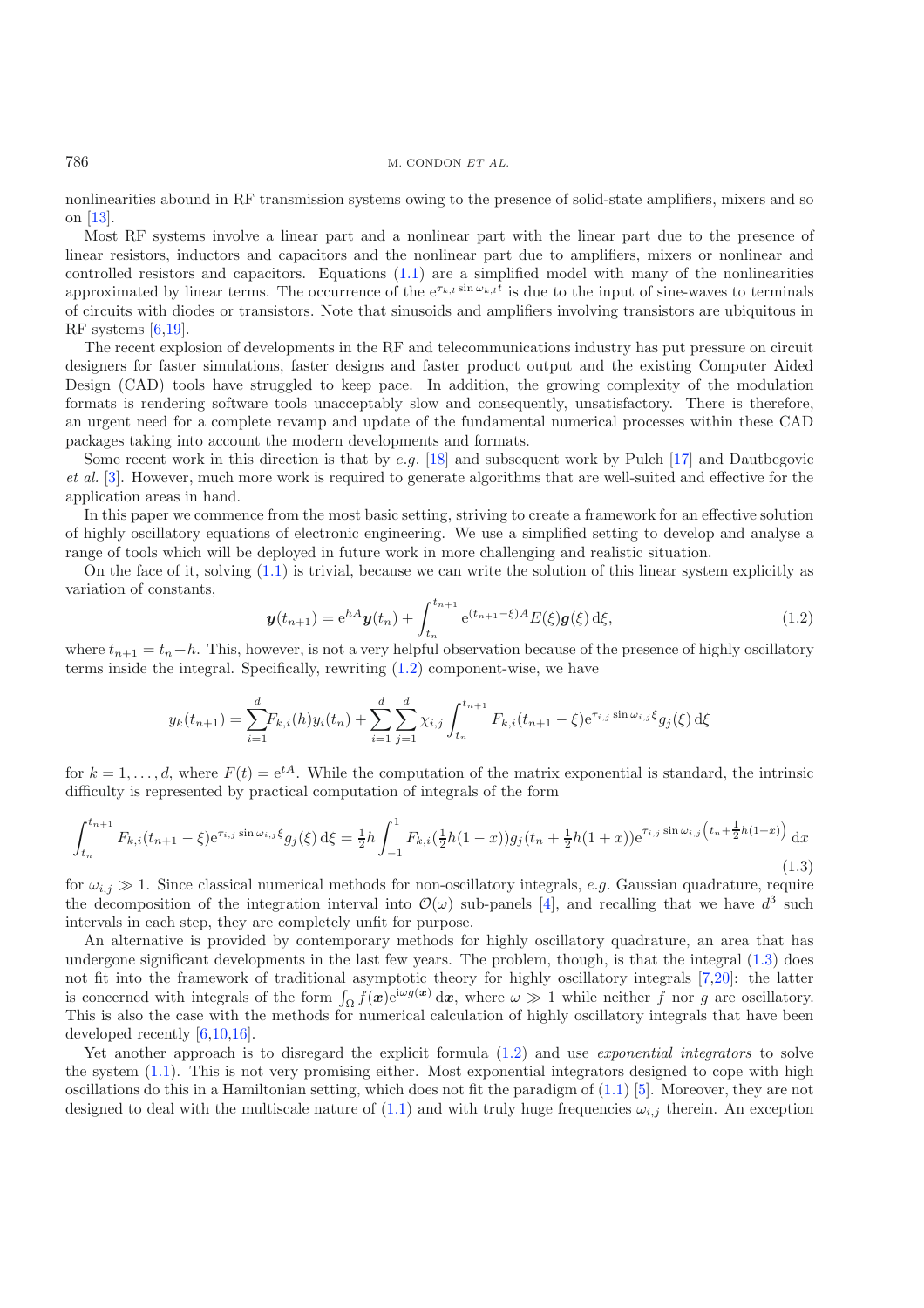

<span id="page-2-2"></span><span id="page-2-1"></span>FIGURE 1. The numerical (top, with RelTol =  $10^{-4}$ ) and true (bottom) solution of [\(1.4\)](#page-2-0) in the first two periods.

<span id="page-2-0"></span>TABLE 1. The performance of  $ode45$  in the interval  $[0, 4\pi]$  for different relative error tolerances for the system [\(1.4\)](#page-2-0) with  $\omega = 10^4$ .

|           | RelTol   Number of steps | Numerical error |               |  |
|-----------|--------------------------|-----------------|---------------|--|
|           |                          | in $y(4\pi)$    | in $y'(4\pi)$ |  |
| $10^{-4}$ | 61441                    | $-6.42_{-01}$   | $-8.57_{-01}$ |  |
| $10^{-5}$ | 123405                   | $9.61_{-04}$    | $-2.19_{-02}$ |  |
| $10^{-6}$ | 240645                   | $-1.01_{-04}$   | $4.57_{-04}$  |  |
| $10^{-7}$ | 377057                   | $1.94_{-06}$    | $5.17_{-05}$  |  |

to the Hamiltonian setting is provided in [\[14\]](#page-19-9), but this does not advance us much since it takes us to the very same highly oscillatory quadrature methods which we have already deemed unsuitable in the last paragraph.

Finally, we can disregard the special structure of [\(1.1\)](#page-0-0) and just use an all-purpose ODE solver, placing our trust in its error-control and variable-step strategies. Thus, we have solved the system

$$
y'' + y = 2e^{\sin \omega t}, \quad t \ge 0, \qquad y(0) = 1, \quad y'(0) = 0,
$$
\n(1.4)

with the MATLAB routine ode45, employing different error tolerances and setting  $\omega = 10000$ . The solution of  $(1.4)$  is periodic with period  $2\pi$  and we have examined a numerical solution across two periods. We have set different values of the relative error tolerance parameter RelTol, setting in each case AbsTol =  $10^{-3} \times$  RelTol.

In Figure [1](#page-2-1) we present a numerical solution (admittedly, with the least relative error, RelTol =  $10^{-4}$ , yet tenfold smaller than the MATLAB default) of  $(1.4)$ , comparing it with the exact solution. It is evident that the quality of the numerical solution deteriorates fairly rapidly. Cursory examination of the exact solution might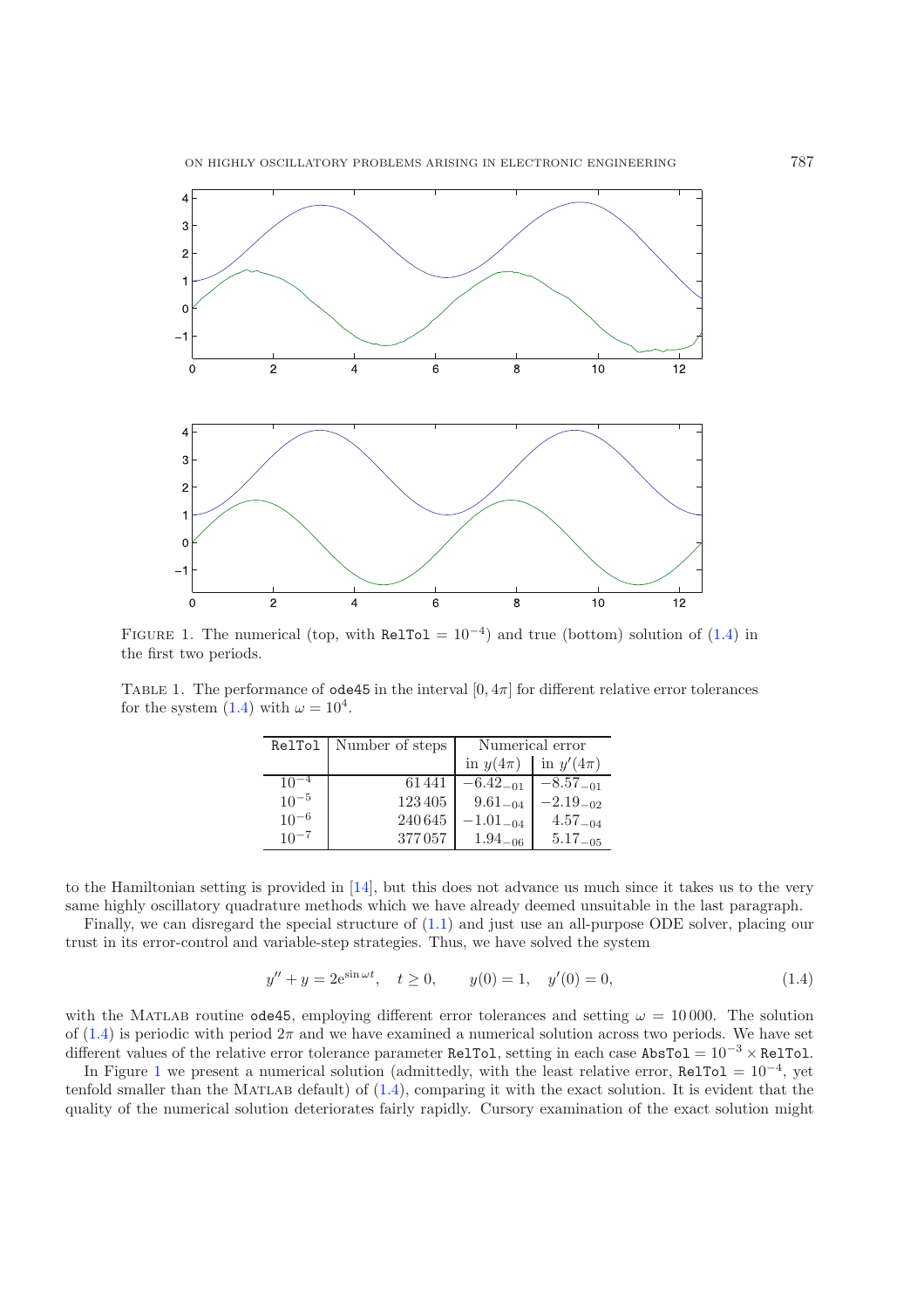

FIGURE 2. A close-up on  $y'$  within a narrow window, exhibiting rapid small-amplitude oscillations.

be misleading, since it appears to be a very 'nice' function, varying in a sedate manner. However, once we magnify the solution within a short window, as in Figure [2,](#page-3-0) we note that it exhibits very rapid, small-amplitude oscillations. Such oscillations are bound to inhibit the step size in any standard error-control mechanism in allpurpose software and this, perhaps unsurprisingly, is reflected in Table [1.](#page-2-2) Another important observation is that the numerical (absolute) error falls substantially short of either relative or absolute error-tolerance parameters. This breakdown in error control has been already reported for other highly oscillatory ODE systems [\[9\]](#page-19-10). Note that  $(1.4)$  is a toy problem, not just because we are interested in larger systems with many frequencies, but also because  $\omega = 10^4$  is a fairly small frequency within our framework. Realistic electronic circuits are likely to exhibit fast oscillations in the range of  $\approx 10^8$ . This, clearly, is beyond the scope of any standard ODE software.

The solution that we propose in this paper is to analyse the asymptotic behaviour of the integral [\(1.3\)](#page-1-1), thereby creating the right tools for the extension of Filon-type quadrature [\[11\]](#page-19-11) to this setting. This will lead not just to a practical algorithm for the calculation of [\(1.1\)](#page-0-0) with arbitrarily large frequencies  $\omega_{i,j}$  (indeed, the higher the frequency, the better!) but will also serve us in future generalization of this equation to full nonlinear setting. Finally, asymptotic expansion and numerical computation of the highly oscillatory integral [\(1.3\)](#page-1-1) and, in future publication, of its generalisations is of an independent mathematical interest.

## <span id="page-3-1"></span>2. The asymptotics of the ExpSin integral

Mindful of [\(1.3\)](#page-1-1), we are concerned with the asymptotic behaviour of the integral

$$
\mathbf{I}[f] = \int_{-1}^{1} f(x) e^{\tau \sin \omega(\alpha x + \beta)} dx,
$$
\n(2.1)

where  $\alpha, \beta \in \mathbb{R}, \tau \in \mathbb{C} \setminus \{0\}$  and  $\omega \gg 1$ . For a want of a better name, we call [\(2.1\)](#page-3-1) the *ExpSin integral*.

Even the briefest examination of [\(2.1\)](#page-3-1) highlights a crucial difference between the ExpSin integral and the 'standard model' of asymptotic theory of highly oscillatory integrals. Thus, suppose that we move the  $\omega$  to front

<span id="page-3-0"></span>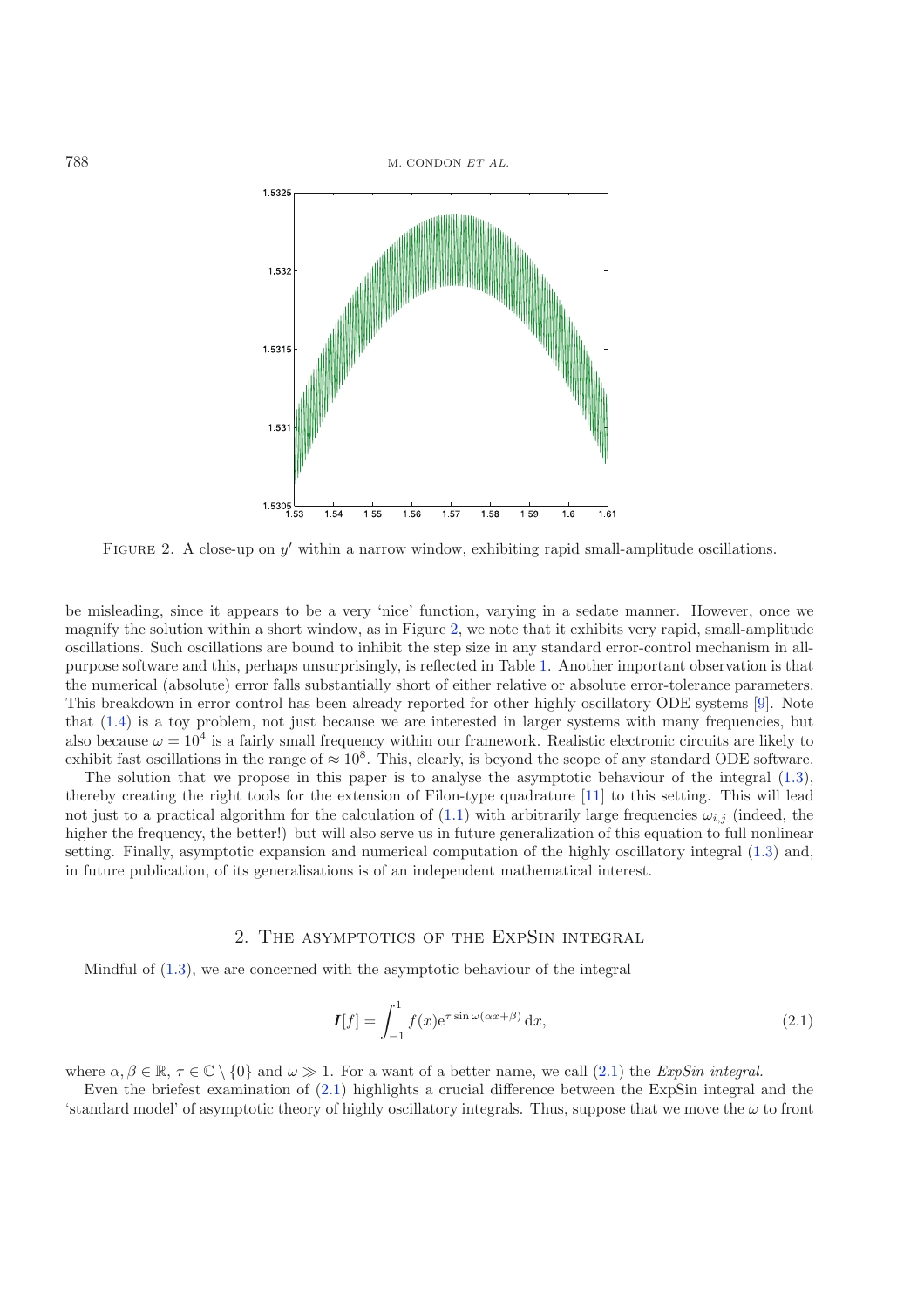

<span id="page-4-0"></span>FIGURE 3. The integral  $I[e^x]$  for  $\alpha = 1$ ,  $\beta = 0$  and  $0 \le \omega \le 100$ .

of the sine function. It follows at once from the method of stationary phase [\[20](#page-19-6)] that

$$
\int_{-1}^{1} f(x)e^{\tau \omega \sin(\alpha x + \beta)} dx = \mathcal{O}\left(\omega^{-\frac{1}{2}}\right), \qquad \omega \gg 1,
$$

provided that  $\left[-\beta + (m + \frac{1}{2})\pi\right]$ / $\alpha \in \left[-1, 1\right]$  for some  $m \in \mathbb{Z}$ ,

$$
\int_{-1}^{1} f(x) e^{\tau \omega \sin(\alpha x + \beta)} dx = \mathcal{O}(\omega^{-1}), \qquad \omega \gg 1,
$$

otherwise. On the other hand, for  $\tau \in \mathbb{R}$  and  $f(x) > 0$ ,  $x \in [-1, 1]$ , it follows at once that

$$
0 < 2e^{-1} \min_{x \in [-1,1]} f(x) \le I[f] \le 2e \max_{x \in [-1,1]} f(x)
$$

and the integral is bounded away from zero uniformly in  $\omega \in \mathbb{R}$ . This is demonstrated in Figure [3.](#page-4-0)

The key step toward the analysis of the ExpSin integral is the identity

$$
e^{\tau \sin \theta} = I_0(\tau) + 2 \sum_{k=0}^{\infty} (-1)^k I_{2k+1}(\tau) \sin(2k+1)\theta + 2 \sum_{k=1}^{\infty} (-1)^k I_{2k}(\tau) \cos 2k\theta,
$$
\n(2.2)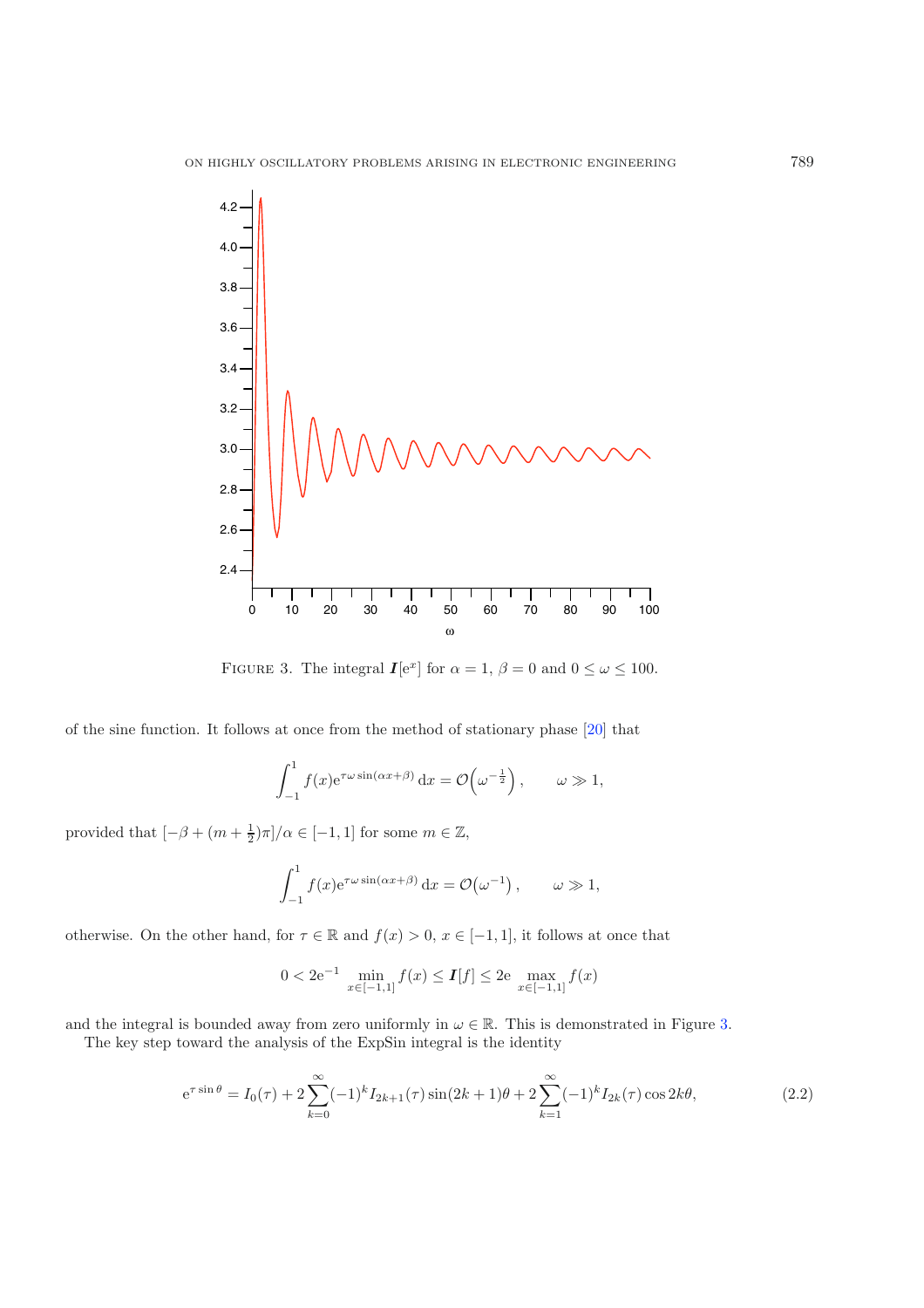<span id="page-5-0"></span>where  $I_k$  is the kth *modified Bessel function* [\[1\]](#page-18-3), p. 376, formula (9.6.35). Letting  $\theta = \omega(\alpha x + \beta)$  in [\(2.1\)](#page-3-1), we thus obtain

$$
I[f] = I_0(\tau) \int_{-1}^1 f(x) dx + 2 \sum_{k=0}^{\infty} (-1)^k I_{2k+1}(\tau) \int_{-1}^1 f(x) \sin((2k+1)\omega(\alpha x + \beta)) dx
$$
  
+ 
$$
2 \sum_{k=1}^{\infty} (-1)^k I_{2k}(\tau) \int_{-1}^1 f(x) \cos(2k\omega(\alpha x + \beta)) dx.
$$
 (2.3)

We thus express  $I[f]$  as an infinite sum of integrals, all of which (except for the first) are themselves highly oscillatory. Before we expand these integrals in turn, it is useful to comment further about this sum. Since all oscillatory integrals are  $o(1)$  for  $\omega \gg 1$ , we deduce that

$$
\lim_{\omega \to \infty} \mathbf{I}[f] = I_0(\tau) \int_{-1}^1 f(x) \, \mathrm{d}x.
$$

Moreover, we can deduce at once from [\[1\]](#page-18-3), p. 365, formula (9.3.1), that

$$
I_k(\tau) \sim \frac{1}{\sqrt{2\pi k}} \left(\frac{e\tau}{2k}\right)^k
$$
,  $k \gg 1$ .

Since the highly oscillatory integrals are small (as we will see soon, they are  $\mathcal{O}(\omega^{-1})$ ), we conclude that the infinite series converge very rapidly, at a spectral speed.

Let

$$
C_{\sigma,\rho}[f] = \int_{-1}^{1} f(x) \cos(\sigma x + \rho) dx, \qquad S_{\sigma,\rho}[f] = \int_{-1}^{1} f(x) \sin(\sigma x + \rho) dx,
$$

<span id="page-5-1"></span>therefore [\(2.3\)](#page-5-0) becomes

$$
I[f] = I_0(\tau) \int_{-1}^1 f(x) dx + 2 \sum_{k=0}^{\infty} (-1)^k I_{2k+1}(\tau) S_{(2k+1)\omega\alpha,(2k+1)\omega\beta}[f]
$$
  
+ 
$$
2 \sum_{k=1}^{\infty} (-1)^k I_{2k}(\tau) C_{2k\omega\alpha,2k\omega\beta}[f].
$$
 (2.4)

Let us assume that  $f \in C^{\infty}[-1,1]$ . It is fairly straightforward, although laborious, to expand  $C_{\sigma,\rho}[f]$ and  $S_{\sigma,\rho}[f]$  asymptotically in inverse powers of  $\sigma \neq 0$ . The obvious route, letting  $C_{\sigma,\rho}[f] + iS_{\sigma,\rho}[f] =$  $\int_{-1}^{1} f(x)e^{i(\sigma x + \rho)} dx$  and using an explicit expansion from [\[11\]](#page-19-11), is probably less transparent than direct expansion.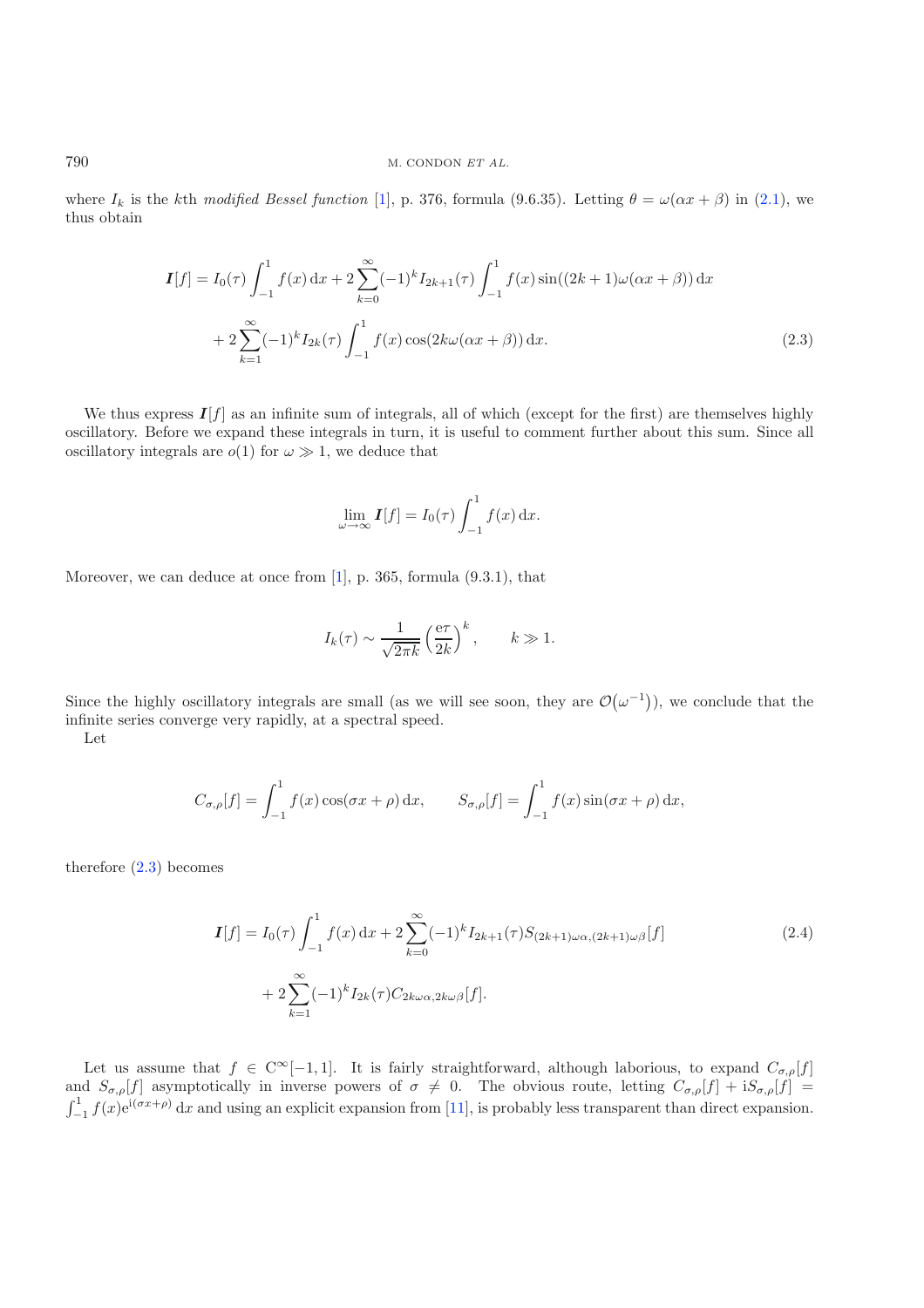Integrating  $S_{\sigma,\rho}$ ,  $\sigma \neq 0$ , twice by parts we obtain

$$
S_{\sigma,\rho}[f] = -\frac{1}{\sigma} \int_{-1}^{1} f(x) \frac{d}{dx} \cos(\sigma x + \rho) dx
$$
  
=  $-\frac{1}{\sigma} [f(1) \cos(\sigma + \rho) - f(-1) \cos(\sigma - \rho)] + \frac{1}{\sigma} \int_{-1}^{1} f'(x) \cos(\sigma x + \rho) dx$   
=  $-\frac{1}{\sigma} [f(1) \cos(\sigma + \rho) - f(-1) \cos(\sigma - \rho)] + \frac{1}{\sigma^2} \int_{-1}^{1} f'(x) \frac{d}{dx} \sin(\sigma x + \rho) dx$   
=  $-\frac{1}{\sigma} [f(1) \cos(\sigma + \rho) - f(-1) \cos(\sigma - \rho)]$   
 $+\frac{1}{\sigma^2} [f'(1) \sin(\sigma + \rho) + f'(-1) \sin(\sigma - \rho)] - \frac{1}{\sigma^2} S_{\sigma,\rho}[f''].$ 

<span id="page-6-0"></span>Iterating this expression yields the asymptotic expansion of  $S_{\sigma,\rho}[f]$  in inverse powers of  $\sigma,$ 

$$
S_{\sigma,\rho}[f] \sim -\sum_{m=0}^{\infty} \frac{(-1)^m}{\sigma^{2m+1}} [f^{(2m)}(1)\cos(\sigma+\rho) - f^{(2m)}(-1)\cos(\sigma-\rho)] + \sum_{m=0}^{\infty} \frac{(-1)^m}{\sigma^{2m+2}} [f^{(2m+1)}(1)\sin(\sigma+\rho) + f^{(2m+1)}(-1)\sin(\sigma-\rho)], \qquad \sigma \gg 1.
$$
\n(2.5)

<span id="page-6-1"></span>Likewise, using  $(2.5)$ , we have

$$
C_{\sigma,\rho}[f] = \frac{1}{\sigma} \int_{-1}^{1} f(x) \frac{d}{dx} \sin(\sigma x + \rho) dx
$$
  
\n
$$
= \frac{1}{\sigma} [f(1) \sin(\sigma + \rho) + f(-1) \sin(\sigma - \rho)] - \frac{1}{\sigma} S_{\sigma,\rho}[f']
$$
  
\n
$$
\sim \sum_{m=0}^{\infty} \frac{(-1)^m}{\sigma^{2m+1}} [f^{(2m)}(1) \sin(\sigma + \rho) + f^{(2m)}(-1) \sin(\sigma - \rho)]
$$
  
\n
$$
+ \sum_{m=0}^{\infty} \frac{(-1)^m}{\sigma^{2m+2}} [f^{(2m+1)}(1) \cos(\sigma + \rho) - f^{(2m+1)}(-1) \cos(\sigma - \rho)], \qquad \sigma \gg 1.
$$
\n(2.6)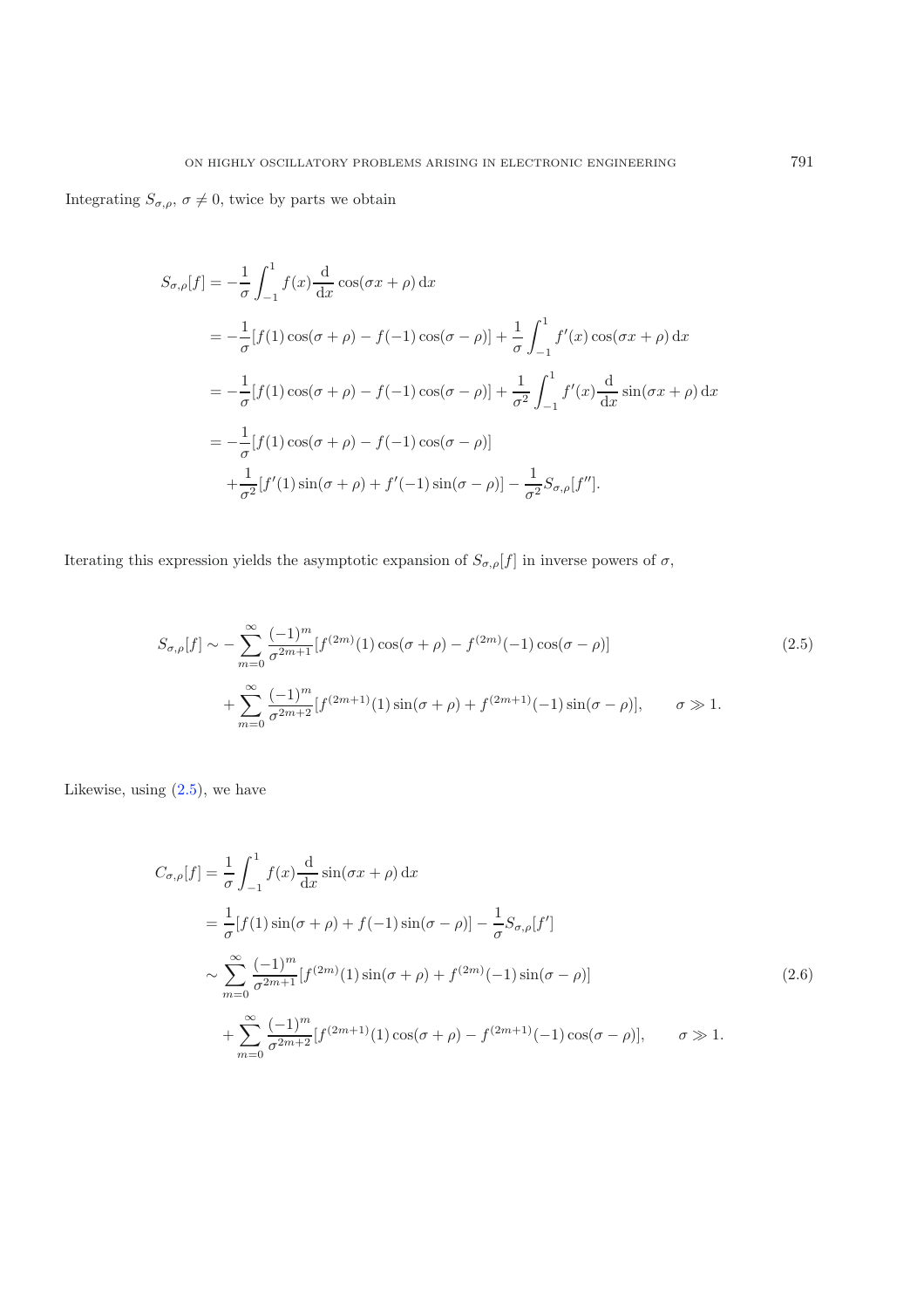Substituting  $(2.5)$  and  $(2.6)$  into  $(2.4)$  results in

$$
I[f] \sim I_0(\tau) \int_{-1}^{1} f(x) dx
$$
  
+  $2 \sum_{k=0}^{\infty} (-1)^k I_{2k+1}(\tau) \left\{ -\sum_{m=0}^{\infty} \frac{(-1)^m}{[(2k+1)\omega\alpha]^{2m+1}} [f^{(2m)}(1) \cos((2k+1)\omega(\alpha+\beta)) \right\}$   
+  $\sum_{m=0}^{\infty} \frac{(-1)^m}{[(2k+1)\omega\alpha]^{2m+2}} [f^{(2m+1)}(1) \sin((2k+1)\omega(\alpha+\beta))$   
+  $f^{(2m+2)}(-1) \sin((2k+1)\omega(\alpha-\beta))] \right\}$   
+  $2 \sum_{k=1}^{\infty} (-1)^k I_{2k}(\tau) \left\{ \sum_{m=0}^{\infty} \frac{(-1)^m}{(2k\omega\alpha)^{2m+1}} [f^{(2m)}(1) \sin(2k\omega(\alpha+\beta)) \right\}$   
+  $t^{(2m)}(-1) \sin(2k\omega(\alpha-\beta))] \right\}$   
+  $\sum_{m=0}^{\infty} \frac{(-1)^m}{(2k\omega\alpha)^{2m+2}} [f^{(2m+1)}(1) \cos(2k\omega(\alpha+\beta))$   
-  $f^{(2m+1)}(-1) \cos(2k\omega(\alpha-\beta))] \right\}$   
=  $I_0(\tau) \int_{-1}^{1} f(x) dx$   
+  $2 \sum_{m=0}^{\infty} \frac{(-1)^m}{(\alpha\omega)^{2m+1}} \left[ -f^{(2m)}(1) \sum_{k=0}^{\infty} \frac{(-1)^k I_{2k+1}(\tau)}{(2k+1)^{2m+1}} \cos((2k+1)\omega(\alpha+\beta)) \right.$   
+  $f^{(2m)}(1) \sum_{k=1}^{\infty} \frac{(-1)^k I_{2k}(\tau)}{(2k)^{2m+1}} \sin(2k\omega(\alpha+\beta))$   
+  $f^{(2m)}(-1) \sum_{k=0}^{\infty} \frac{(-1)^k I_{2k+1}(\tau)}{(2k)^{2m+1}} \cos((2k+1)\omega(\alpha-\beta))$   
+  $f^{(2m)}(-1) \sum_{k=0}^{\infty} \frac{(-1$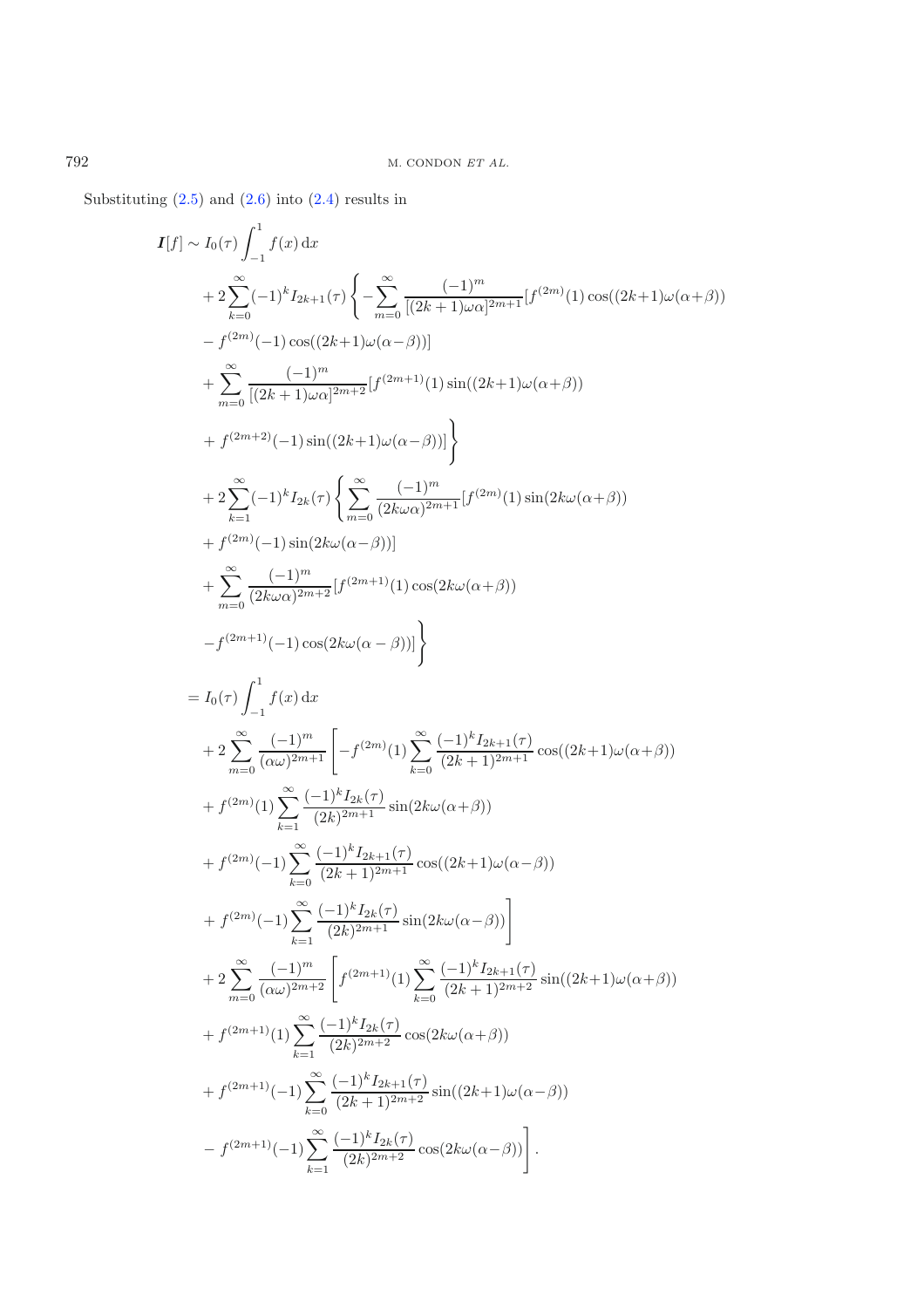

<span id="page-8-0"></span>FIGURE 4. The functions  $\Theta_0^{[i]}(\psi, 1)$  and  $\Phi_0^{[i]}(\psi, 1)$  for  $i = 1, 2$  and  $0 \le \psi \le 2\pi$ .

Let

$$
\Theta_m^{[1]}(\psi, \tau) = 2 \sum_{k=0}^{\infty} \frac{(-1)^k I_{2k+1}(\tau)}{(2k+1)^{2m+1}} \cos((2k+1)\psi)
$$
  
\n
$$
\Theta_m^{[2]}(\psi, \tau) = 2 \sum_{k=1}^{\infty} \frac{(-1)^k I_{2k}(\tau)}{(2k)^{2m+1}} \sin(2k\psi),
$$
  
\n
$$
\Phi_m^{[1]}(\psi, \tau) = 2 \sum_{k=0}^{\infty} \frac{(-1)^k I_{2k+1}(\tau)}{(2k+1)^{2m+2}} \sin((2k+1)\psi),
$$
  
\n
$$
\Phi_m^{[2]}(\psi, \tau) = 2 \sum_{k=1}^{\infty} \frac{(-1)^k I_{2k}(\tau)}{(2k)^{2m+2}} \cos(2k\psi).
$$

Note that the four functions are analytic in  $\psi, \tau$  for all  $m \in \mathbb{Z}_+$  and their convergence is assured. They are periodic in  $\psi$  of period  $2\pi$  for  $\Theta^{[1]}$  and  $\Phi^{[1]}$ , of period  $\pi$  otherwise.

In Figure [4](#page-8-0) we display the functions  $\Theta_0^{[i]}$  and  $\Phi_0^{[i]}$  for  $i=1,2$ . Note that the differences between  $\Theta_m^{[i]}$  for  $m \geq 1$  and  $\Theta_0^{[i]}$  (likewise, between  $\Phi_m^{[i]}$  and  $\Phi_0^{[i]}$ ) are very small, thus this figure is typical of all ms.

The four functions are infinite series. Yet, the speed of their convergence is so rapid that it is enough to restrict the range of summation to  $k \leq 6$  to attain machine accuracy.

Using  $\Theta_m^{[i]}$  and  $\Phi_m^{[i]}$  we can write conveniently the asymptotic expansion of the ExpSin integral  $I[f]$ .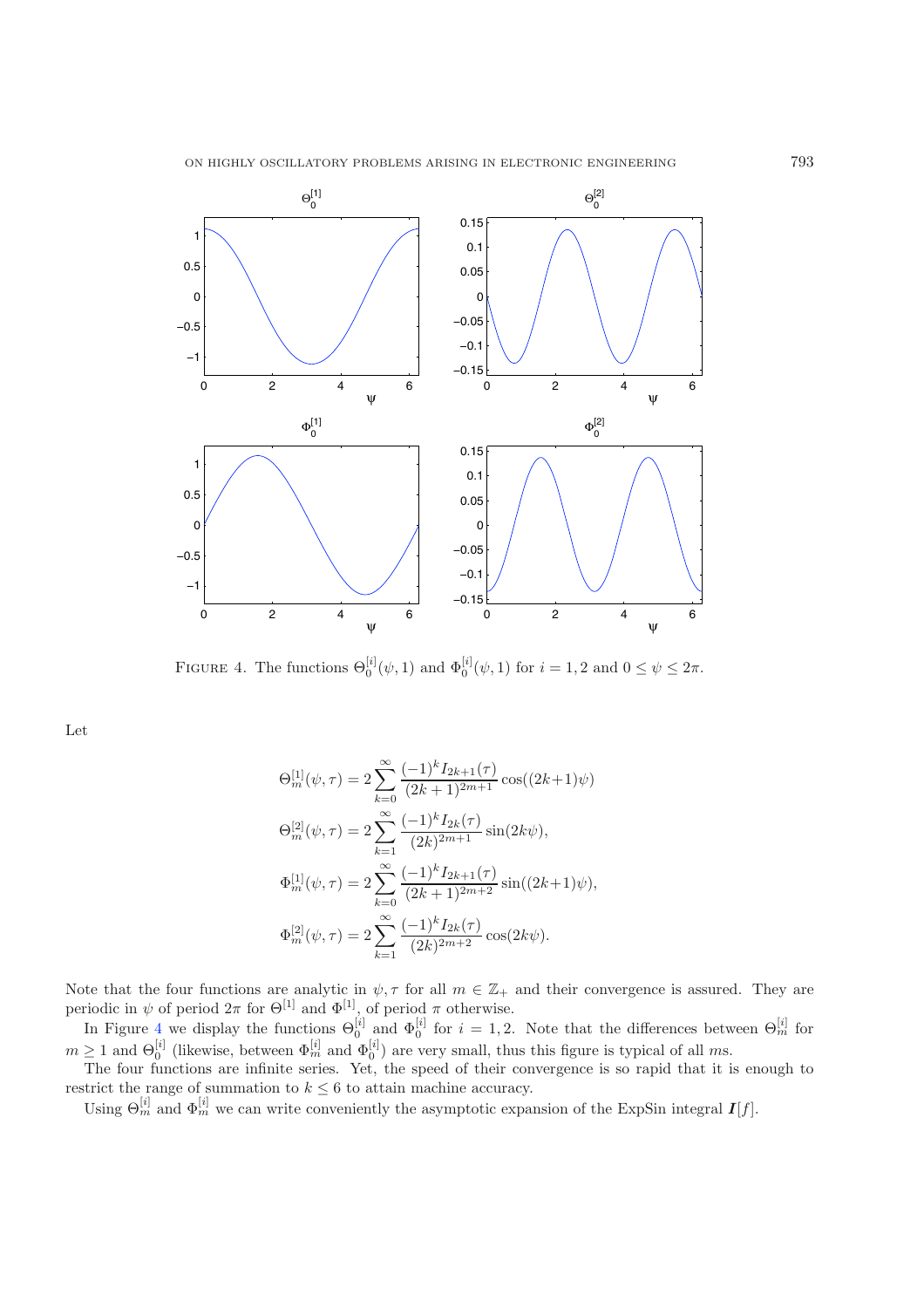794 M. CONDON *ET AL.*

<span id="page-9-2"></span>

FIGURE 5. Scaled error  $\omega^{s+1} |A_s[e^x] - I[e^x]|$  (with  $\alpha = 1, \beta = 0$ ) for  $s = 1, 2, 3$  for  $\omega \in [0, 200]$ .

<span id="page-9-0"></span>**Lemma 2.1.** *Let*  $\alpha \omega \gg 1$ *. Then* 

$$
I[f] \sim I_0(\tau) \int_{-1}^1 f(x) dx
$$
\n
$$
+ \sum_{m=0}^{\infty} \frac{(-1)^m}{(\alpha \omega)^{2m+1}} \left\{ f^{(2m)}(1) [\Theta_m^{[2]}(\omega(\alpha+\beta)) - \Theta_m^{[1]}(\omega(\alpha+\beta))] \right\}
$$
\n
$$
+ f^{(2m)}(-1) [\Theta_m^{[2]}(\omega(\alpha-\beta)) + \Theta_m^{[1]}(\omega(\alpha-\beta))] \right\}
$$
\n
$$
+ \sum_{m=0}^{\infty} \frac{(-1)^m}{(\alpha \omega)^{2m+2}} \left\{ f^{(2m+1)}(1) [\Phi_m^{[2]}(\omega(\alpha+\beta)) + \Phi_m^{[1]}(\omega(\alpha+\beta))] \right\}
$$
\n
$$
- f^{(2m+1)}(-1) [\Phi_m^{[2]}(\omega(\alpha-\beta)) - \Phi_m^{[1]}(\omega(\alpha-\beta))] \right\}.
$$
\n(2.7)

<span id="page-9-1"></span>An immediate application of the expansion  $(2.7)$  is to the numerical calculation of  $I[f]$ . Truncating the series results for  $s \in \mathbb{N}$  in the  $\emph{asymptotic method}$ 

$$
I[f] \approx A_s[f] = I_0(\tau) \int_{-1}^1 f(x) dx
$$
\n
$$
+ \sum_{m=0}^{\lfloor (s-1)/2 \rfloor} \frac{(-1)^m}{(\alpha \omega)^{2m+1}} \left\{ f^{(2m)}(1) [\Theta_m^{[2]}(\omega(\alpha+\beta)) - \Theta_m^{[1]}(\omega(\alpha+\beta))] \right\}
$$
\n
$$
+ f^{(2m)}(-1) [\Theta_m^{[2]}(\omega(\alpha-\beta)) + \Theta_m^{[1]}(\omega(\alpha-\beta))] \right\}
$$
\n
$$
+ \sum_{m=0}^{\lfloor s/2 \rfloor - 1} \frac{(-1)^m}{(\alpha \omega)^{2m+2}} \left\{ f^{(2m+1)}(1) [\Phi_m^{[2]}(\omega(\alpha+\beta)) + \Phi_m^{[1]}(\omega(\alpha+\beta))] \right\}
$$
\n
$$
- f^{(2m+1)}(-1) [\Phi_m^{[2]}(\omega(\alpha-\beta)) - \Phi_m^{[1]}(\omega(\alpha-\beta))] \right\}
$$
\n(2.8)

and it is trivial to verify that

$$
\mathbf{A}_s[f] = \mathbf{I}[f] + \mathcal{O}((\alpha\omega)^{-s-1}), \qquad |\alpha\omega| \gg 1.
$$

In a way of an example, we have used  $(2.8)$  to compute the integral  $I[e^x]$  from Figure [3.](#page-4-0) The results are displayed in Figure [5](#page-9-2) and they confirm the theoretical expectations on asymptotic behaviour. Indeed, they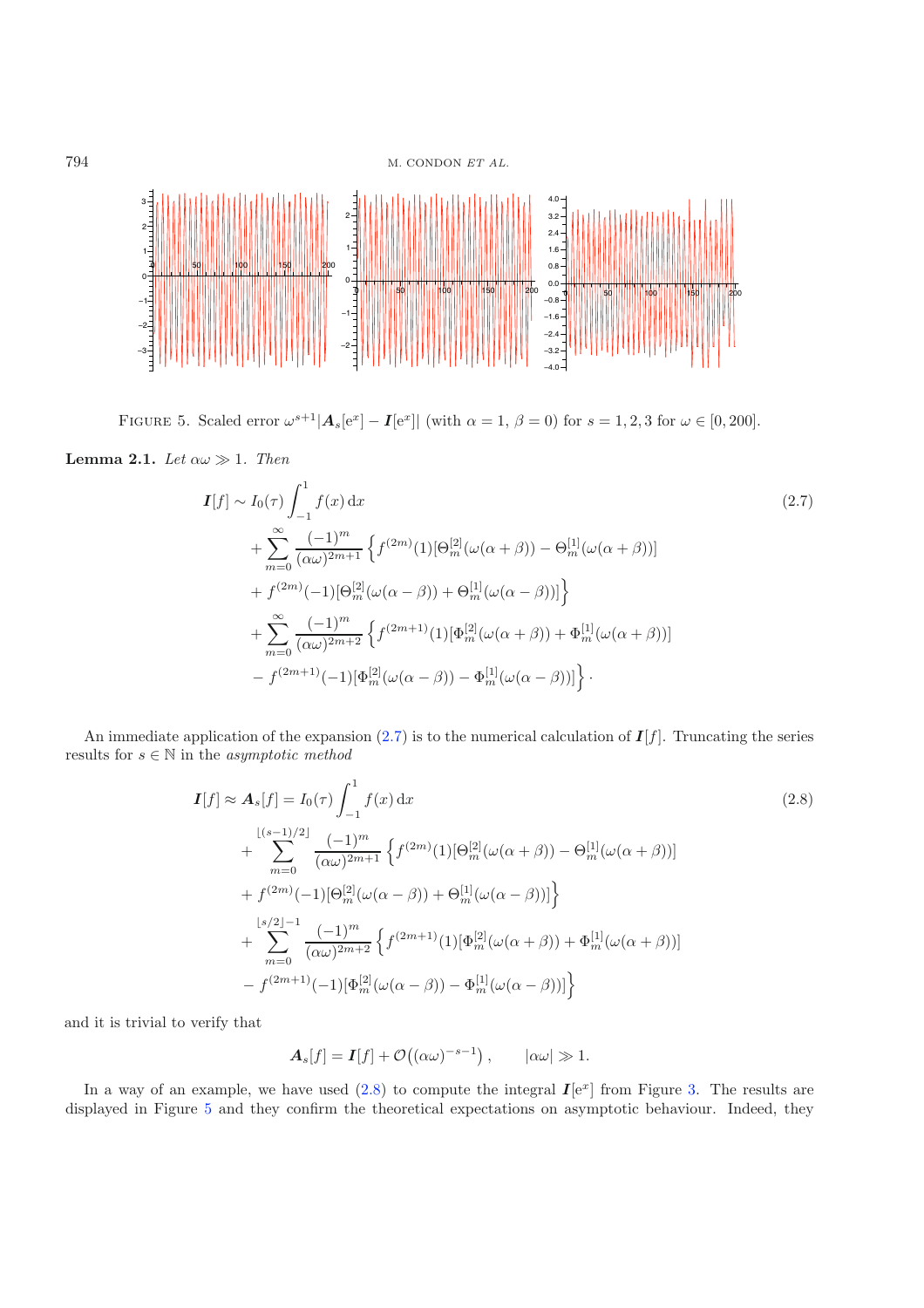TABLE 2. Absolute errors  $|\mathbf{A}_s[e^x] - \mathbf{I}[e^x]|$  for  $s = 1, 2, 3$ .

|  | $\begin{array}{c cc}\n\hline\ns & \omega = 10 & \omega = 50 & \omega = 100 & \omega = 200\n\end{array}$                                                                                                     |  |
|--|-------------------------------------------------------------------------------------------------------------------------------------------------------------------------------------------------------------|--|
|  |                                                                                                                                                                                                             |  |
|  |                                                                                                                                                                                                             |  |
|  | $\begin{array}{cccccc} 1 & 2.14_{-02} & 3.96_{-04} & 1.81_{-04} & 7.39_{-05} \\ 2 & 1.92_{-03} & 2.02_{-05} & 2.22_{-06} & 1.53_{-07} \\ 3 & 2.11_{-04} & 1.44_{-07} & 1.76_{-08} & 1.89_{-09} \end{array}$ |  |

exceed it, because apparently the asymptotic regime sets already for very small  $|\alpha\omega|$ , rather then only for large frequencies. However, the figure does not exhibit transparently the actual absolute error and for this we refer to Table 2. It is clear that, while for large  $|\alpha\omega|$  we need relatively modest values of s, moderate frequencies call for large s and the method becomes expensive: this is only to be expected, because of the asymptotic nature of the method  $(2.8)$ .

There are two obvious problems associated with the asymptotic method [\(2.8\)](#page-9-1). Firstly, we said nothing about the numerical evaluation of the leading integral. This, however, can be accomplished easily using classical quadrature, since it is non-oscillatory. Secondly, as demonstrated in Table 2, the formula is useful only for sufficiently large value of  $|\alpha\omega|$ . Although, in our experience, asymptotic behaviour sets surprisingly rapidly, this is an undoubted shortcoming. In principle, not all the  $\omega_{i,j}$  s in [\(1.1\)](#page-0-0) need be large and we do not wish to employ different quadrature rules for different  $\omega_{i,j}$ s, something that unduly complicates things.

<span id="page-10-0"></span>Fortunately, a major lesson of recent advances in numerical quadrature of highly oscillatory integrals is that the main role of asymptotic formulæ like  $(2.7)$  is as a gateway to Filon-type  $[11]$  $[11]$  and Levin-type  $[16]$  $[16]$  techniques. An important advantage of these methods is that they segue seamlessly into classical quadrature for small  $\omega$ , hence are uniformly effective throughout the entire range of frequencies. They are also typically significantly more accurate that the asymptotic method  $(2.8)$ .

## <span id="page-10-2"></span>3. A Filon-type method

<span id="page-10-1"></span>An alternative to the asymptotic method [\(2.8\)](#page-9-1) is a *Filon-type method.* Thus, let  $\nu \geq 2$ , *nodes*  $-1 = c_1$  <  $c_2 < \ldots < c_{\nu} = 1$  and *multiplicities*  $m_1, m_2, \ldots, m_{\nu} \in \mathbb{N}$ . We interpolate the function f in a Hermite sense at the nodes **c** by a polynomial p of degree  $\sum_{i=1}^{v} m_i - 1$ ,

$$
p^{(j)}(c_k) = f^{(j)}(c_k), \qquad j = 0, \dots, m_k - 1, \quad k = 1, 2, \dots, \nu.
$$
\n(3.1)

The *Filon-type method* for the highly oscillatory integral [\(2.1\)](#page-3-1) is defined as

$$
\boldsymbol{F}[f] = \boldsymbol{I}[p] = \int_{-1}^{1} p(x) e^{\tau \sin \omega(\alpha x + \beta)} dx.
$$
 (3.2)

**Theorem 3.1.** Let  $\alpha \neq 0$  and  $s = \min\{m_1, m_\nu\}$ . Then for every  $f \in C^\infty[-1, 1]$ 

$$
\boldsymbol{F}[f] - \boldsymbol{I}[f] \sim I_0(\tau) \boldsymbol{E}[f] + \mathcal{O}(\omega^{-s-1}), \qquad \omega \gg 1,
$$
\n(3.3)

*where*  $E[f] = \int_{-1}^{1} [p(x) - f(x)] dx$ .

*Proof.* We use the method of proof from [\[11](#page-19-11)]. Since both *F* and *I* are linear operators,  $F[f] - I[f] = I[p - f]$ and the theorem follows at once from letting  $p - f$  in [\(2.8\)](#page-9-1) and noting that the interpolation conditions [\(3.1\)](#page-10-0) annihilate asymptotic terms for  $m = 0, 1, \ldots, \lfloor (s-1)/2 \rfloor$  in the first sum in  $(2.7)$  and  $m = 0, 1, \ldots, \lfloor s/2 \rfloor - 1$  in the second.  $\square$ 

Note that the internal nodes  $c_2, \ldots, c_{\nu-1}$  have no influence upon the asymptotic order of the error. However, they have three important functions. Firstly, good choice of such points minimizes the non-oscillatory quadrature error  $E[f]$ , one of the two components of the quadrature error in  $(3.3)$ . Secondly, intuitively speaking,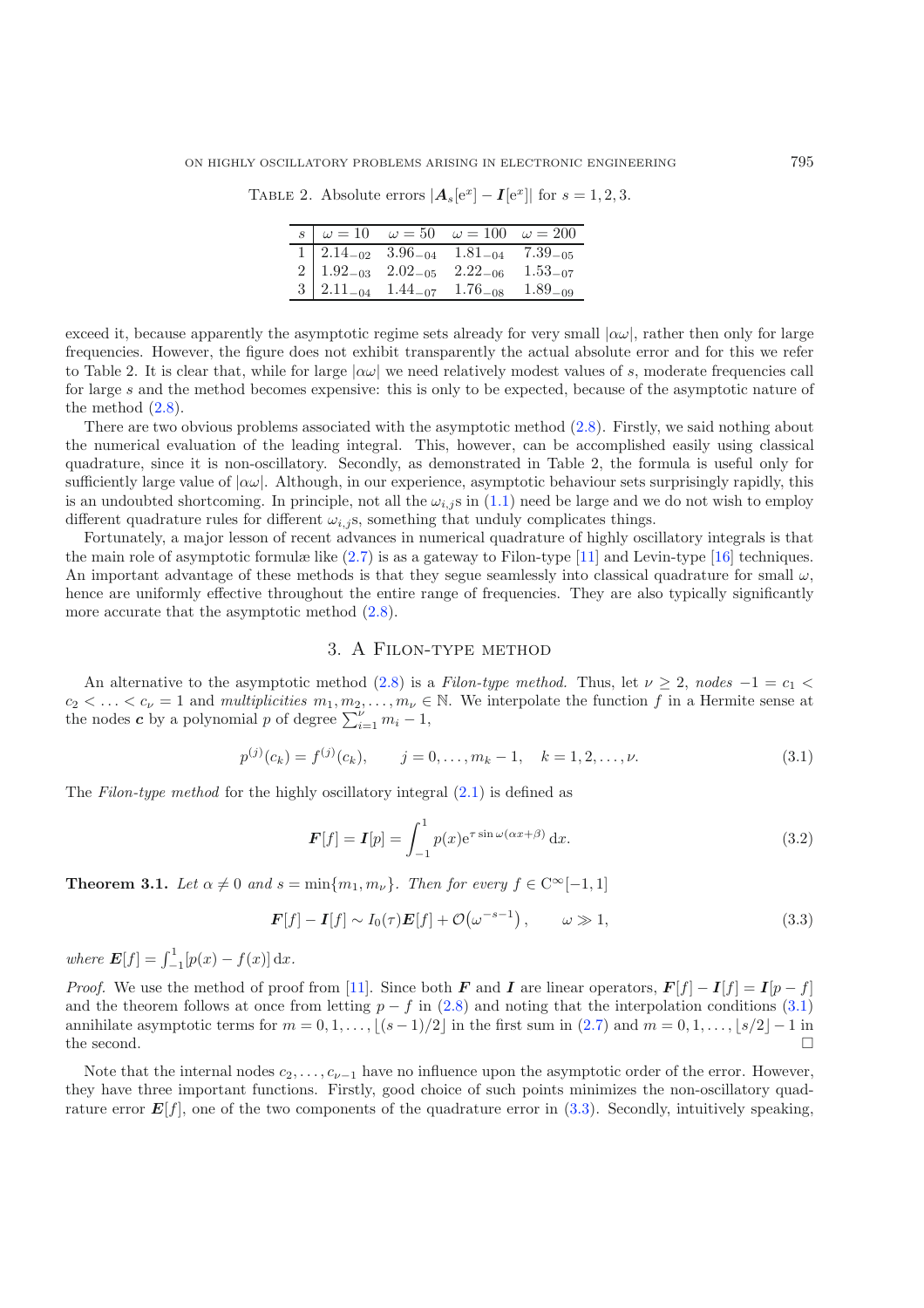<span id="page-11-0"></span>the method [\(3.2\)](#page-10-2) is nothing but the asymptotic quadrature  $A_s$ , applied to the interpolation error  $p-f$  rather<br>than to the original function f. Thus, the smaller we make the interpolation error, the better. Thirdly, unlike [\(2.8\)](#page-9-1), the Filon-type method is relevant throughout the range of frequencies  $\omega \in \mathbb{R}$ . In particular, when  $|\omega|$  is small then  $\mathbf{F}[f] = \mathbf{E}[f] + \mathcal{O}(\omega)$ , the reason being that  $\mathbf{I}[f] = \int_{-1}^{1} f(x) dx + \mathcal{O}(\omega)$  and  $F[f] = I[p] = \int_{-1}^{1} p(x) dx + \mathcal{O}(\omega) = Q[f] + \mathcal{O}(\omega)$ , where  $Q[f]$  (upon which we will dwell further in Sect. 3.2) is<br>the classical Birkhoff Harmita quadrature induced by our nodes and multiplicities. Thus, readering [F[f]] sma the classical Birkhoff-Hermite quadrature induced by our nodes and multiplicities. Thus, rendering  $|E[f]|$  small is vital also in this regime.

# 3.1. **Implementation of the Filon-type method**

The implementation of  $(3.2)$  is based on the premise that we can integrate  $(2.1)$  exactly once f is a polynomial. Thus, let

$$
p(x) = \sum_{r=0}^{q} p_r x^r, \quad \text{where} \quad q = \sum_{i=1}^{\nu} m_i - 1.
$$

$$
F[f] = \sum_{r=0}^{q} p_r \int_{-1}^{1} x^r e^{\tau \sin \omega (\alpha x + \beta)} dx = \sum_{r=0}^{q} p_r \mu_r(\omega).
$$
(3.4)

Then

The *moments*  $\mu_r$  can be calculated directly from the asymptotic expansion [\(2.7\)](#page-9-0) since the latter terminates in that case,

$$
\mu_r(\omega) = \frac{1 + (-1)^r}{r+1} I_0(\tau)
$$
  
+ 
$$
\sum_{m=0}^{\lfloor r/2 \rfloor} \frac{(-1)^m}{(\alpha \omega)^{2m+1}} \frac{r!}{(r-2m)!} \left\{ [\Theta_m^{[2]}(\omega(\alpha+\beta)) - \Theta_m^{[1]}(\omega(\alpha+\beta))] \right\}
$$
  
+ 
$$
(-1)^r [\Theta_m^{[2]}(\omega(\alpha-\beta)) + \Theta_m^{[1]}(\omega(\alpha-\beta))] \right\}
$$
  
+ 
$$
\sum_{m=0}^{\lfloor (r-1)/2 \rfloor} \frac{(-1)^m}{(\alpha \omega)^{2m+2}} \frac{r!}{(r-2m-1)!} \left\{ [\Phi_m^{[2]}(\omega(\alpha+\beta)) + \Phi_m^{[1]}(\omega(\alpha+\beta))] \right\}
$$
  
+ 
$$
(-1)^r [\Phi_m^{[2]}(\omega(\alpha-\beta)) - \Phi_m^{[1]}(\omega(\alpha-\beta))] \right\}, \qquad r \in \mathbb{Z}_+.
$$

<span id="page-11-1"></span>Note that  $(3.4)$  is not a practical means to calculate  $F[f]$ . Like in the case of non-oscillatory quadrature, it is advantageous to express p in terms of *cardinal polynomials,*

$$
p(x) = \sum_{k=1}^{\nu} \sum_{j=0}^{m_k - 1} \ell_{k,j}(x) f^{(j)}(c_k),
$$

where each  $\ell_{k,j}$  is a polynomial of degree q such that

$$
\ell_{k,j}^{(i)}(c_n) = \begin{cases} 1, & k = n, i = j, \\ 0, & \text{otherwise} \end{cases}
$$
 (3.5)

for  $i = 0, 1, \ldots, m_n - 1$ ,  $j = 0, 1, \ldots, m_k - 1$ ,  $k, n = 1, 2, \ldots, \nu$ . Letting

$$
b_{k,j} = \mathbf{I}[\ell_{k,j}] = \int_{-1}^{1} \ell_{k,j}(x) e^{\tau \sin(\omega(\alpha x + \beta))} dx, \qquad j = 0, 1, \dots, m_k - 1, \quad k = 1, 2, \dots, \nu
$$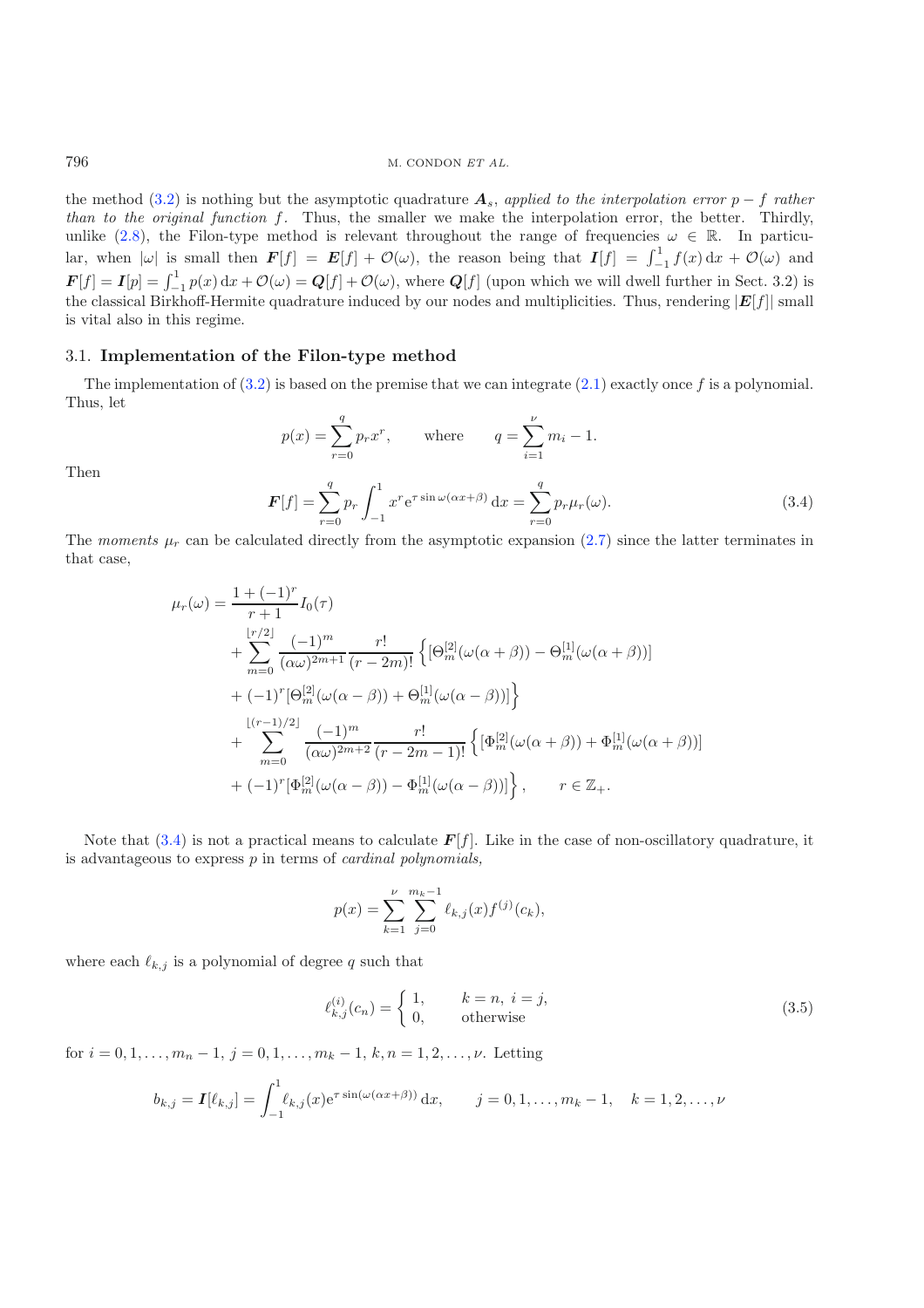(which we can do once-for-all in terms of the moments  $\mu_r$ ) we obtain

$$
F[f] = \sum_{k=1}^{\nu} \sum_{j=0}^{m_k - 1} b_{k,j} f^{(j)}(c_k),
$$
\n(3.6)

a form reminiscent of classical quadrature [\[4\]](#page-18-1).

To illustrate our construction by few simple examples, let us assume (mostly to render notation more transparent) that  $\alpha = 1$  and  $\beta = 0$ , whereby

$$
\mu_0(\omega) = 2I_0(\tau) + \frac{2}{\omega} \Theta_0^{[2]}(\omega),
$$
  
\n
$$
\mu_1(\omega) = -\frac{2}{\omega} \Theta_0^{[1]}(\omega) + \frac{2}{\omega^2} \Phi_0^{[1]}(\omega),
$$
  
\n
$$
\mu_2(\omega) = \frac{2}{3}I_0(\tau) + \frac{2}{\omega} \Theta_0^{[2]}(\omega) + \frac{4}{\omega^2} \Phi_0^{[2]}(\omega) - \frac{4}{\omega^3} \Theta_1^{[2]}(\omega),
$$
  
\n
$$
\mu_3(\omega) = -\frac{2}{\omega} \Theta_0^{[1]}(\omega) + \frac{6}{\omega^2} \Phi_0^{[1]}(\omega) + \frac{12}{\omega^3} \Theta_1^{[1]}(\omega) - \frac{12}{\omega^4} \Phi_1^{[1]}(\omega),
$$
  
\n
$$
\mu_4(\omega) = \frac{2}{5}I_0(\tau) + \frac{2}{\omega} \Theta_0^{[2]}(\omega) + \frac{8}{\omega^2} \Phi_0^{[2]}(\omega) - \frac{24}{\omega^3} \Theta_1^{[2]}(\omega) - \frac{48}{\omega^4} \Phi_1^{[2]}(\omega) + \frac{48}{\omega^5} \Theta_2^{[2]}(\omega).
$$

(Note that we have suppressed the dependence of  $\Phi_m^{[i]}$  and  $\Theta_m^{[i]}$  on  $\tau$ .)

We commence from  $\nu = 2$ ,  $\mathbf{c} = [-1, 1]$  and  $\mathbf{m} = [1, 1]$ , whereby  $p(x) = \frac{1}{2}(1-x)f(-1) + \frac{1}{2}(1+x)f(1)$ . This results in the method

$$
\boldsymbol{F}[f] = \frac{1}{2}[\mu_0(\omega) - \mu_1(\omega)]f(-1) + \frac{1}{2}[\mu_0(\omega) + \mu_1(\omega)]f(1).
$$

Next, we consider  $\boldsymbol{c} = [-1, 1]$  and  $\boldsymbol{m} = [2, 2]$ , whereby

$$
p(x) = \frac{1}{4}(1+x)(2+x-x^2)f(1) + \frac{1}{4}(1-x)(2-x-x^2)f(-1) - \frac{1}{4}(1-x)(1+x)^2f'(1) + \frac{1}{4}(1-x)^2(1+x)f'(-1)
$$

and

$$
\mathbf{F}[f] = \frac{1}{4}(2\mu_0 + 3\mu_1 - \mu_3)f(1) + \frac{1}{4}(2\mu_0 - 3\mu_1 + \mu_3)f(-1) -\frac{1}{4}(\mu_0 + \mu_1 - \mu_2 - \mu_3)f'(1) + \frac{1}{4}(\mu_0 - \mu_1 - \mu_2 + \mu_3)f'(-1).
$$

As our final example, we let  $\nu = 3$ ,  $\boldsymbol{c} = [-1, 0, 1]$  and  $\boldsymbol{m} = [2, 1, 2]$ . We now have

$$
p(x) = \frac{1}{4}x(1+x)^2(3-2x)f(1) + (1-x^2)^2f(0) - \frac{1}{4}x(1-x)^2(3+2x)f(-1) - x(1-x)(1+x)^2f'(1) - x(1-x)^2(1+x)f'(-1),
$$

therefore

$$
\mathbf{F}[f] = \frac{1}{4}(3\mu_1 + 4\mu_2 - \mu_3 - 2\mu_4)f(1) + (\mu_0 - 2\mu_2 + \mu_4)f(0) \n+ \frac{1}{4}(-3\mu_1 + 4\mu_2 + \mu_3 - 2\mu_4)f(-1) + \frac{1}{4}(-\mu_1 - \mu_2 + \mu_3 + \mu_4)f'(1) \n+ \frac{1}{4}(-\mu_1 + \mu_2 + \mu_3 - \mu_4)f'(-1).
$$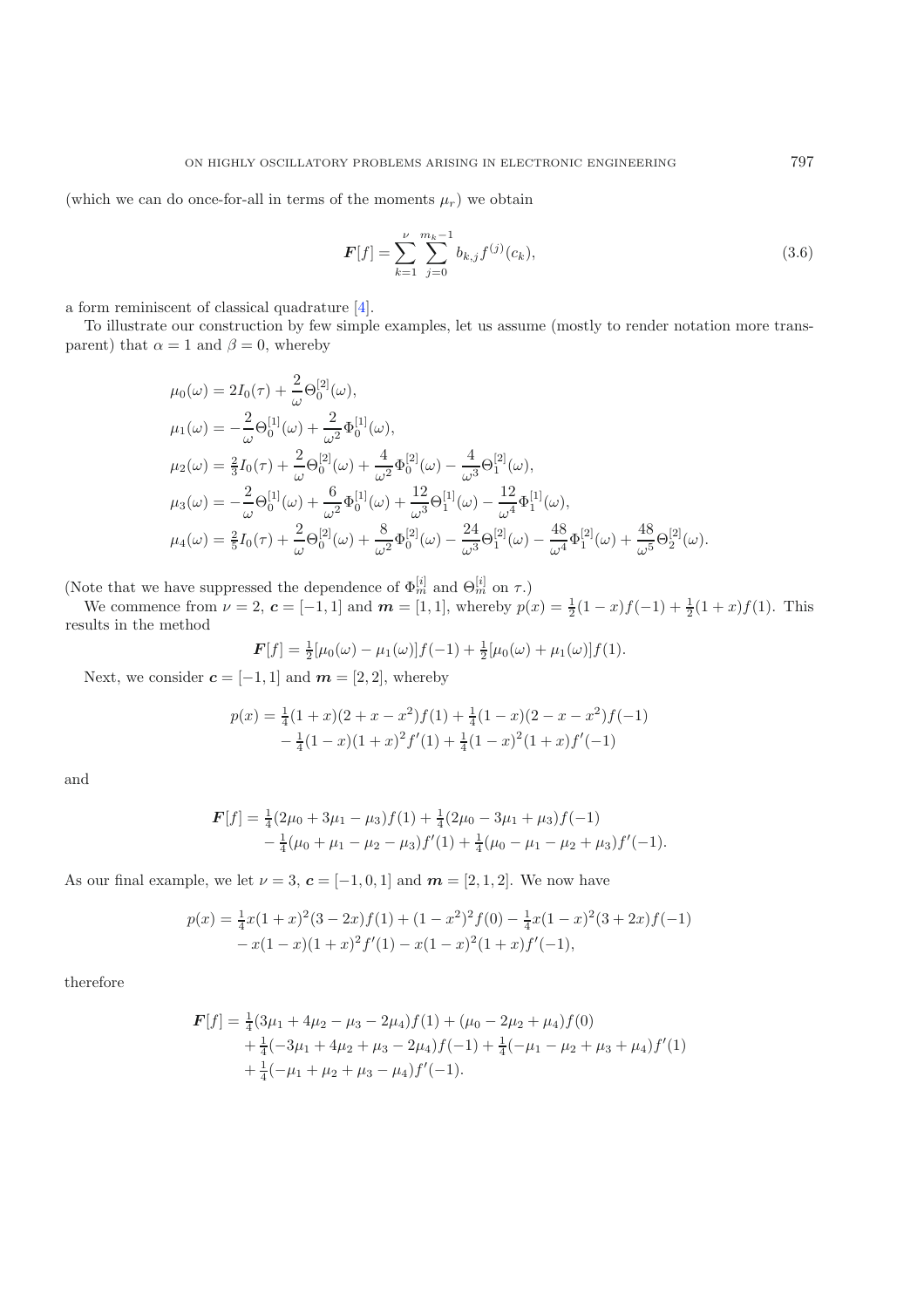#### 3.2. **Hermite-Birkhoff quadrature**

Wishing to minimise the non-oscillatory error  $E[f]$ , we have the freedom of choosing nodes and weights, subject to  $c_1 = -1$ ,  $c_\nu = 1$  and  $s = \min\{m_1, m_\nu\}$ , a procedure that has been already considered in [\[12\]](#page-19-12). Let

<span id="page-13-0"></span>
$$
\tilde{b}_{k,j} = \int_{-1}^{1} \ell_{k,j}(x) dx, \qquad j = 0, 1, \ldots, m_k - 1, \quad k = 1, 2, \ldots, \nu,
$$

where the  $\ell_{k,j}$ s were defined in  $(3.5)$ , and

$$
Q[f] = \sum_{k=1}^{\nu} \sum_{j=0}^{m_k - 1} \tilde{b}_{k,j} f^{(j)}(c_k),
$$
\n(3.7)

we have  $E[f] = Q[f] - \int_{-1}^{1} f(x) dx$ . Therefore *Q* is a *Hermite-Birkhoff quadrature* [\[15\]](#page-19-13) for the computation of a non-oscillatory integral.

**Theorem 3.2.** *Let*  $m_1 = m_\nu = s$  *and*  $m_2 = m_3 = \ldots = m_{\nu-1} \equiv 1$ *. The quadrature* [\(3.7\)](#page-13-0) *is of maximal order*  $2\nu + 2s - 4$  *(in other words, is exact for all polynomials of degree*  $2\nu + 2s - 5$  *when*  $c_2, c_3, \ldots, c_{\nu-1}$  *are the zeros of the Jacobi polynomial*  $P_{\nu-2}^{(s,s)}$ ).

*Proof.* A straightforward generalisation of the familiar proof on the order of Gauss-Christoffel quadrature [\[4\]](#page-18-1). Let

$$
\mathbb{P}_{\nu+2s-2}[x] \ni u(x) = (1-x^2)^s P_{\nu-2}^{(s,s)}(x),
$$

where  $\mathbb{P}_n[x]$  is the set of nth-degree polynomials. Given any  $w \in \mathbb{P}_{2\nu+2s-5}[x]$ , it follows by the Euclidean algorithm that there exist  $p \in \mathbb{P}_{\nu-3}[x]$  and  $q \in \mathbb{P}_{\nu+2s-3}[x]$  such that  $w = pu + q$ . Recalling that  $P_{\nu-2}^{(s,s)}$  is orthogonal in  $(-1, 1)$  with respect to the weight function  $(1 - x^2)^s$  [\[1\]](#page-18-3), we have

$$
\int_{-1}^{1} p(x)u(x) dx = \int_{-1}^{1} p(x)P_{\nu-2}^{(s,s)}(x)(1-x^2)^s dx = 0,
$$

while  $Q[pu] = 0$  because  $u(c_k) = 0, k = 1, 2, ..., \nu$  and  $u^{(j)}(\pm 1) = 0, j = 0, 1, ..., s - 1$ . Therefore

$$
E[w] = Q[w] - \int_{-1}^{1} w(x) dx = Q[q] - \int_{-1}^{1} q(x) dx.
$$

The right-hand side vanishes because the weights are interpolatory. This is standard argument in classical quadrature and follows in a Hermite-Birkhoff setting by counting  $\nu + 2s$  degrees of freedom and observing that the underlying linear system (ensuring that  $Q$  is at least of order  $\nu + 2s$ ) is nonsingular, being a limiting case of Lagrangian interpolation with  $\nu + 2s$  nodes. We deduce that  $E[w] = 0$  for every  $w \in \mathbb{P}_{2\nu+2s-5}[x]$ , hence order  $2\nu + 2s - 4.$ 

It remains to prove that no other choice of internal nodes  $c_2, c_3, \ldots, c_{\nu-1}$  may increase the order. To this end it is sufficient to single out one polynomial  $v \in \mathbb{P}_{2\nu+2s-4}[x]$  such that  $\mathbf{E}[v] \neq 0$  for any choice of internal nodes. We thus choose

$$
v(x) = (1 - x^2)^s \prod_{k=2}^{\nu - 1} (x - c_k)^2,
$$

where  $c_2, c_3, \ldots, c_{\nu-1} \in (-1, 1)$  are arbitrary. Trivially,  $\int_{-1}^{1} v(x) dx > 0$ . On the other hand,  $v(c_k) = 0$ ,  $k = 1, 2, \ldots, \nu$  and  $v^{(j)}(\pm 1) = 0, j = 0, 1, \ldots, s - 1$ , imply that  $Q[v] = 0$ . It thus follows that  $E[v] < 0$  and the maximal order is indeed  $2(\nu + s - 2)$ maximal order is indeed  $2(\nu + s - 2)$ .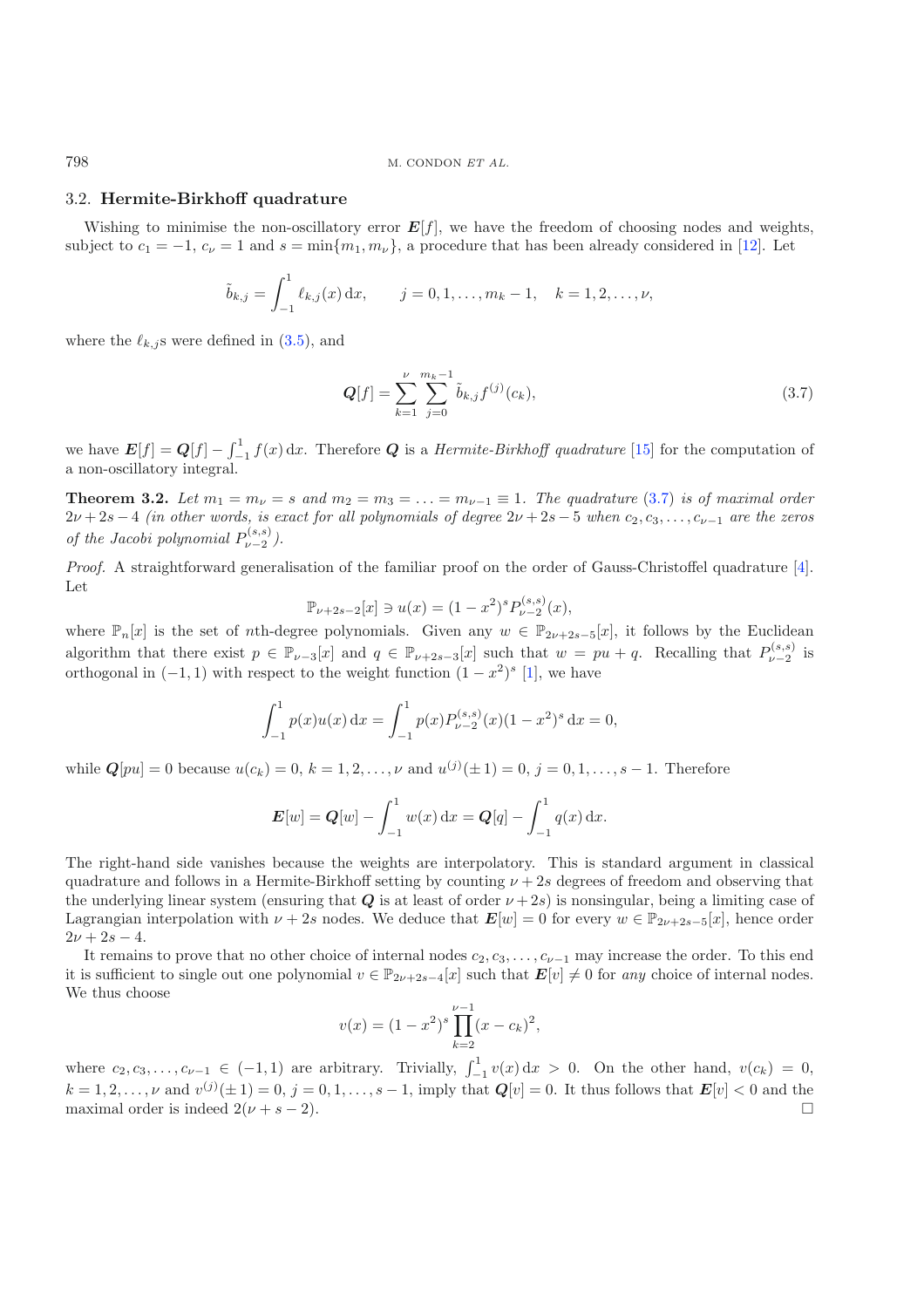TABLE 3. Absolute errors in approximating  $\int_{-1}^{1} e^x dx$  by  $\mathbf{Q}[e^x]$  with  $s = m_1 = m_\nu = 2$  (top),  $s = m_1 = m_\nu = 3$  (bottom),  $m_2 = m_3 = \ldots = m_{\nu-1} = 1$  and  $\nu = 2, \ldots, 7$ .

|                                                                                                                   | $\overline{\phantom{a}3}$ |  |  |
|-------------------------------------------------------------------------------------------------------------------|---------------------------|--|--|
| $s = 2 \begin{bmatrix} 4.77_{-02} & 2.21_{-04} & 7.42_{-07} & 1.74_{-09} & 2.93_{-12} & 3.71_{-15} \end{bmatrix}$ |                           |  |  |
| $s = 3 \begin{bmatrix} 1.34_{-03} & 2.61_{-06} & 4.65_{-09} & 6.61_{-12} & 7.43_{-15} & 6.77_{-18} \end{bmatrix}$ |                           |  |  |

To flesh out numbers, herewith few explicit quadratures [\(3.7\)](#page-13-0):

$$
\nu = 2, \ s = 2: \qquad Q[f] = f(1) + f(-1) - \frac{1}{3}[f'(1) - f'(-1)],
$$
\n
$$
\nu = 2, \ s = 3: \qquad Q[f] = f(1) + f(-1) - \frac{2}{3}[f'(1) - f'(-1)] + \frac{1}{15}[f''(1) + f''(-1)],
$$
\n
$$
\nu = 3, \ s = 2: \qquad Q[f] = \frac{1}{15}[7f(1) + 16f(0) + 7f(-1)] - \frac{1}{15}[f'(1) - f'(-1)],
$$
\n
$$
\nu = 4, \ s = 2: \qquad Q[f] = \frac{1}{135}[37f(1) + 98f(\frac{\sqrt{7}}{7}) + 98f(-\frac{\sqrt{7}}{7}) + 37f(-1)]
$$
\n
$$
-\frac{1}{45}[f'(1) - f'(-1)],
$$
\n
$$
\nu = 3, \ s = 3: \qquad Q[f] = \frac{1}{35}[19f(1) + 32f(0) + 19f(-1)] - \frac{4}{35}[f'(1) - f'(-1)]
$$
\n
$$
+\frac{1}{105}[f''(1) + f''(-1)],
$$
\n
$$
\nu = 4, \ s = 3: \qquad Q[f] = \frac{1}{1120}[391f(1) + 729f(\frac{1}{3}) + 729f(-\frac{1}{3}) + 391f(-1)]
$$
\n
$$
-\frac{13}{280}[f'(1) - f'(-1)] + \frac{1}{420}[f''(1) + f''(-1)].
$$

Because of the use of zeros of Jacobi polynomials as internal nodes, according to Theorem 3.2 the order in each case is  $2(\nu + s - 2)$ .

Of course, there is nothing to prevent us from using higher multiplicities with internal nodes, except that we might lose the attractive feature of Theorem 3.2, reminiscent of the Gauss-Christoffel quadrature, namely that maximal order exceeds by  $\nu$  the number of degrees of freedom. Thus, for example, choosing  $\nu = 3$ ,  $\boldsymbol{c} = [-1, 0, 1]$ and  $m_k \equiv 2$ , the coefficient of  $f'(0)$  is nil and we recover the sixth-order formula with  $\nu = 3$ ,  $s = 1$ , above. On the other hand, once we let  $m = [2, 3, 2]$ , we obtain

$$
Q[f] = \frac{1}{35}[11f(1) + 48f(0) + 11f(-1)] - \frac{1}{35}[f'(1) - f'(-1)] + \frac{8}{105}f''(0),
$$

of order 8.

In Table 3 we display errors  $E[f]$  committed by Hermite-Birkhoff methods consistent with the conditions of Theorem 3.2, with  $s = 2$  and increasing values of  $\nu$ , applied to the function  $f(x) = e^x$ . The decrease in error is consistent with Theorem 3.2.

#### 3.3. **Numerical examples for Filon-type methods**

According to [\(3.3\)](#page-10-1), the error of Filon-type methods has two components. The asymptotic component decays with increasing  $\omega$  but  $I_0(\tau)E[f]$  is independent of  $\omega$ . Thus, unlike in the case of Filon-type methods for 'classical' highly oscillatory integrals [\[11\]](#page-19-11) and in variance with the asymptotic method  $A[f]$ , the error does not tend to zero for  $\omega \to \infty$ . This is demonstrated in Figure [6,](#page-15-0) where we display the absolute error  $F[f]-I[f]$  for the Filon-type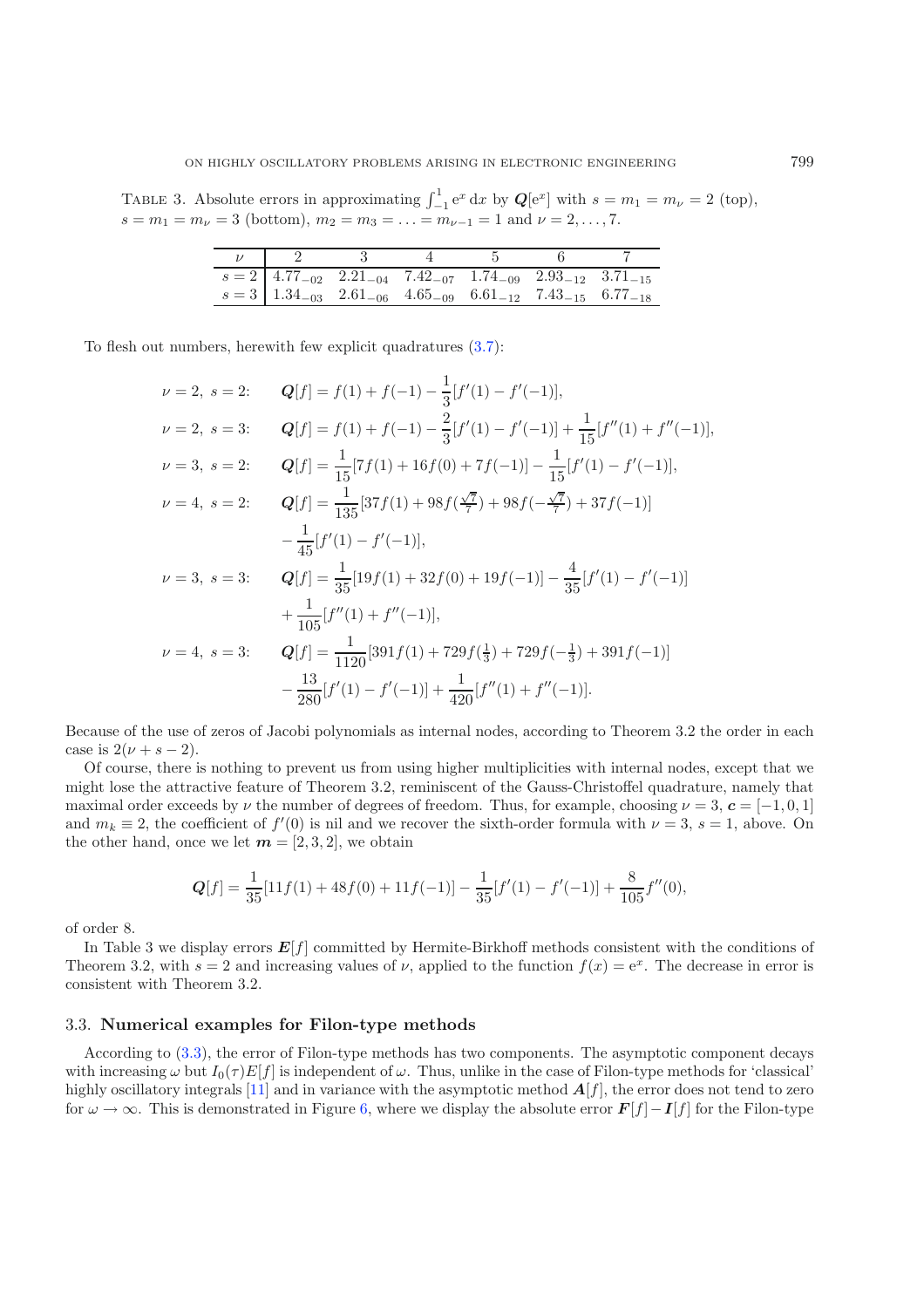ω

 $10^{-4}$ 



<span id="page-15-1"></span><span id="page-15-0"></span>FIGURE 6. The error  $\mathbf{F}[e^x] - \mathbf{I}[e^x]$  for  $\mathbf{c} = [-1, 0, 1], \mathbf{m} = [2, 1, 2]$  and  $\omega \in [0, 200]$ .



FIGURE 7. Scaled errors  $\omega^3 |F[e^x] - I[e^x] - I_0(1)E[e^x]$  for  $\boldsymbol{c} = [-1, 0, 1]$ ,  $\boldsymbol{m} = [2, 1, 2]$  (left),  $c = [-1, -\frac{\sqrt{7}}{7}, \frac{\sqrt{7}}{7}, 1], \, \boldsymbol{m} = [2, 1, 1, 2] \,$  (right) and  $\omega \in [0, 200]$ .

method with  $c = [-1, 0, 1], m = [2, 1, 2]$  and the function  $f(x) = e^x$ . For  $\omega \gg 1$  the error asymptotes to  $\approx -2.79_{04} = I_0(1)E[e^x]$  (*cf.* Tab. 3,  $\nu = 3$ , for  $E[e^x]$ ).

In Figure [7](#page-15-1) we display the asymptotic error component  $F[f]-I[f]-I_0(\tau)E[f]$ , scaled by  $\omega^3$ , for two different Filon-type methods of an asymptotic order two. In both cases, consistently with Theorem 3.2, the scaled error asymptotes to a constant.

It is instructive to compare absolute errors at different values of  $\omega$  for asymptotic and Filon-type methods. In an important aspect, this comparison is heavily weighed against Filon-type methods, because the asymp-totic method [\(2.8\)](#page-9-1) assumes that  $\int_{-1}^{1} f(x) dx$  is calculated exactly: in practice we need to replace the integral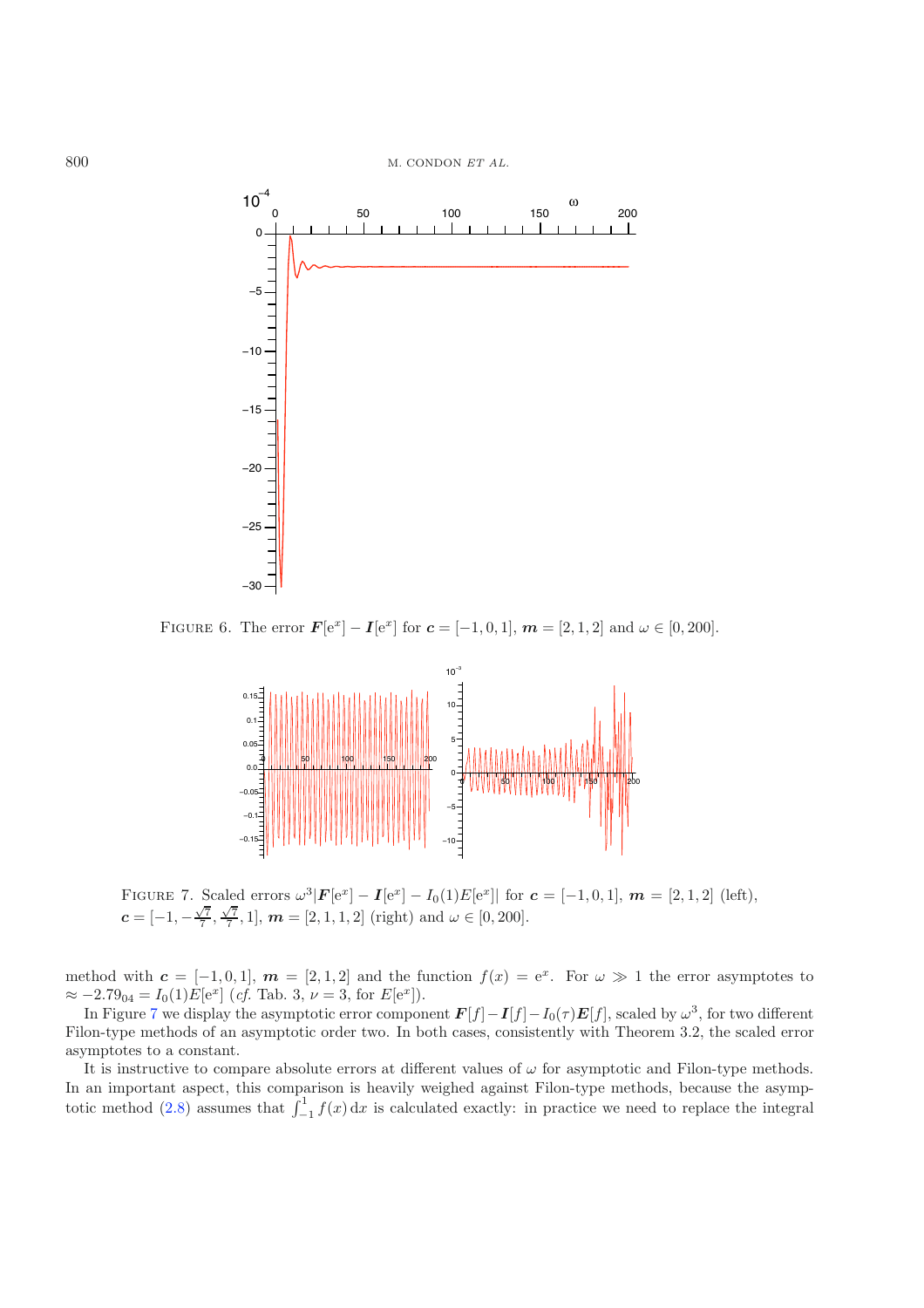ON HIGHLY OSCILLATORY PROBLEMS ARISING IN ELECTRONIC ENGINEERING 801

| Methods                                                                                                                                                                                         |  | $\omega = 10$ $\omega = 50$ $\omega = 100$ $\omega = 200$                         |  |
|-------------------------------------------------------------------------------------------------------------------------------------------------------------------------------------------------|--|-----------------------------------------------------------------------------------|--|
| $c = [-1, 0, 1], m = [2, 1, 2]$                                                                                                                                                                 |  | $\sqrt{2.18}_{-04}$ $2.80_{-04}$ $2.79_{-04}$ $2.79_{-04}$                        |  |
| $c = [-1, -\frac{\sqrt{7}}{7}, \frac{\sqrt{7}}{7}, 1], m = [2, 1, 1, 2]$                                                                                                                        |  | $\begin{bmatrix} 2.75_{-06} & 9.63_{-07} & 9.43_{-07} & 9.40_{-07} \end{bmatrix}$ |  |
| $c = [-1, 0, 1], m = [3, 1, 3]$                                                                                                                                                                 |  | $9.22_{-07}$ $3.31_{-06}$ $3.31_{-06}$ $3.31_{-06}$                               |  |
| $c = [-1, -\frac{1}{3}, \frac{1}{3}, 1], m = [3, 1, 1, 3]$                                                                                                                                      |  | $7.97_{-09}$ $5.88_{-09}$ $5.88_{-09}$ $5.88_{-09}$                               |  |
| $\boldsymbol{c} = [-1, -\frac{\sqrt{33}}{11}, 0, \frac{\sqrt{33}}{11}, 1], \, \boldsymbol{m} = [3, 1, 1, 1, 3] \begin{bmatrix} 9.83_{-09} & 1.40_{-11} & 7.66_{-12} & 8.28_{-12} \end{bmatrix}$ |  |                                                                                   |  |
| $c = [-1, -\frac{\sqrt{65}}{11}, 0, \frac{\sqrt{65}}{11}, 1], m = [3, 1, 3, 1, 3]   1.18_{-10} 1.09_{-13} 9.16_{-15} 1.21_{-14}$                                                                |  |                                                                                   |  |
|                                                                                                                                                                                                 |  |                                                                                   |  |

TABLE 4. Absolute errors  $|F[e^x] - I[e^x]|$  for different Filon-type methods.

by quadrature. Nonetheless, and even bearing in mind that  $E[f]$  makes up the major share of error in [\(3.2\)](#page-10-2), Filon-type methods are evident superior.

The error for asymptotic methods is displayed in Table 2 and, predictably, it starts unacceptably high but becomes increasingly small, tending to zero for  $\omega \gg 1$ . Not so for Filon-type methods, exhibited in Table 4. The *uniform error* of  $(3.2)$  is considerably smaller, because the performance for small and moderate  $\omega$ s is considerably better. On the other hand, the error for  $\omega \gg 1$  does not tend to zero, as we have already repeatedly observed. Overall, it is clear that Filon-type methods significantly decrease the error at the cost of few extra function evaluations, even when the integral in  $A_s[f]$  is computed exactly.

<span id="page-16-0"></span>We note in passing that the fixed error component  $E[f]$  assumes significantly smaller importance in the setting of ordinary differential equations and the solution of the integral  $(1.2)$ . In that case  $E[f]$  is scaled by  $h<sup>q</sup>$ , where  $h = t_{n+1} - t_n$  is the length of the integration interval and q is the order of the Hermite-Birkhoff quadrature. In this setting Filon-type methods are likely to outperform asymptotic methods by a large margin, since the latter are largely insensitive to the length of integration integral.

# 4. Numerical examples

We bring the equation [\(1.2\)](#page-1-0) into a form appropriate for the application of Filon-type methods in the interval  $[-1, 1]$ ,

$$
\mathbf{y}(t_{n+1}) = e^{hA}\mathbf{y}(t_n) + \frac{h}{2} \int_{-1}^{1} e^{\frac{1}{2}h(1-x)A} E(h(n+\frac{1}{2}+\frac{1}{2}x))\mathbf{g}(h(n+\frac{1}{2}+\frac{1}{2}x)) \, \mathrm{d}x. \tag{4.1}
$$

Our time-stepping routine is obtained by replacing integrals with appropriate Filon-type methods.

In the specific context of equation [\(1.4\)](#page-2-0), the time-stepping formula [\(4.1\)](#page-16-0), combined with a Filon-type solver, becomes

$$
y_{n+1,1} = y_{n,1} \cos h + y_{n,2} \sin h + h \mathbf{F}[\sin(\frac{1}{2}h(1-x))],
$$
  

$$
y_{n+1,2} = -y_{n,1} \sin h + y_{n,2} \cos h + h \mathbf{F}[\cos(\frac{1}{2}h(1-x))],
$$

where the Filon-type methods are applied with  $\alpha = \frac{1}{2}$ ,  $\beta = n + \frac{1}{2}$  and  $\omega$  replaced by  $h\omega$ .

The pointwise error for two Filon-type methods is displayed in Figure [8](#page-17-0) for step-sizes  $h \in \{\frac{\pi}{100}, \frac{\pi}{200}, \frac{\pi}{400}, \frac{\pi}{800}\}.$ (We have used there the more precise Filon-type method with step-size  $h = \frac{\pi}{1600}$  as our 'true' solution.) The first Filon-type method uses only function values at the endpoints, the second uses both function values and derivatives there. (We did not use any internal points but note in passing that their incorporation would have further reduced the error.) A comparison with Table 1 is striking: at the cost of just 400 steps with the plainvanilla Filon-type method (requiring just one new function evaluation per step!) we produce better accuracy than ode45 with 240 645 steps.

Note that the errors in Figure [8](#page-17-0) appear to be the same periodic function, scaled by suitable powers of  $h$ (except for the second method with  $h = \frac{\pi}{800}$ , but this is likely to be a machine-precision artifact). So is the exact solution (cf. bottom of Fig. [1\)](#page-2-1) but these two functions are different. The reason for periodicity can tell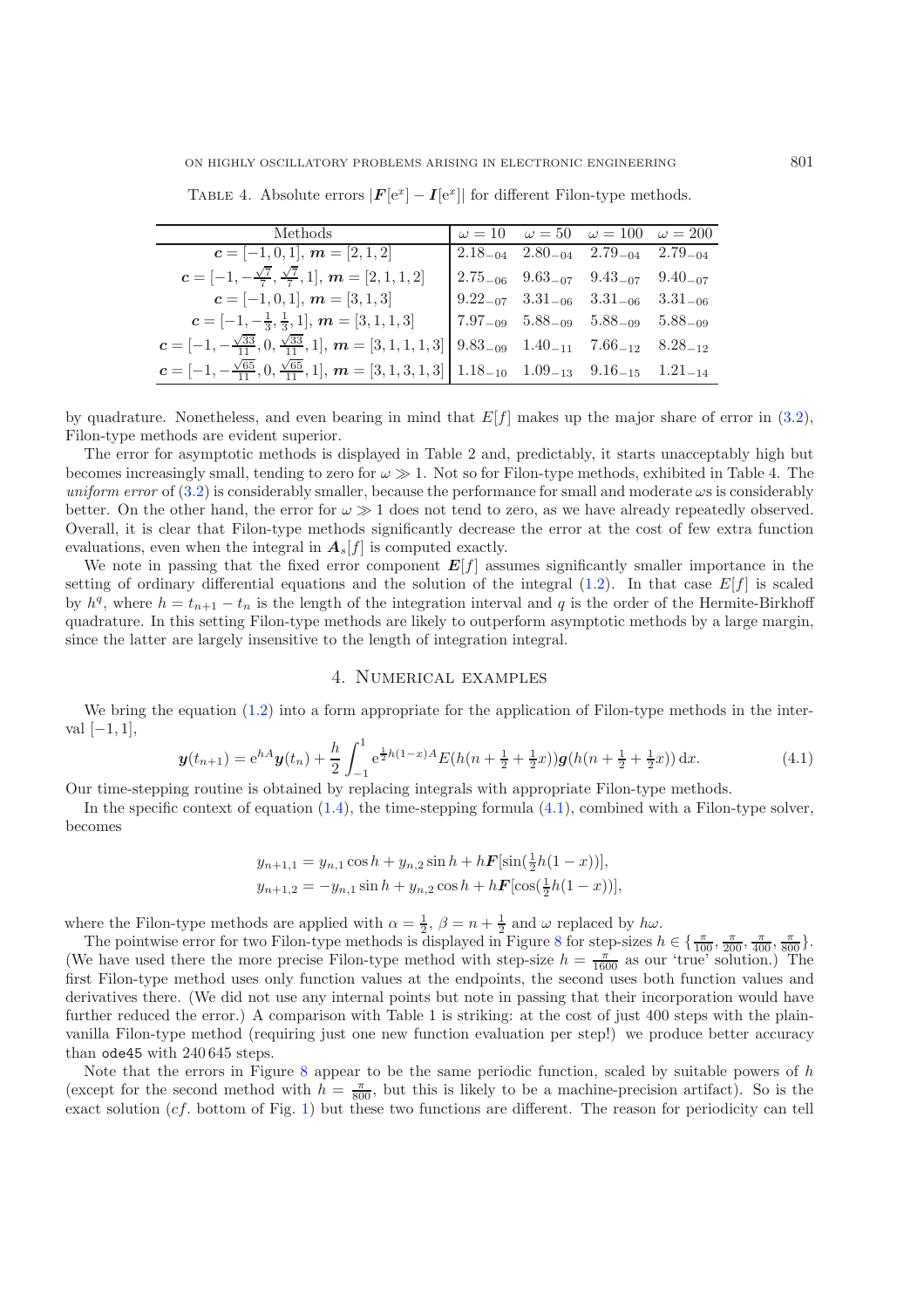

<span id="page-17-0"></span>FIGURE 8. Pointwise absolute error for two Filon-type methods.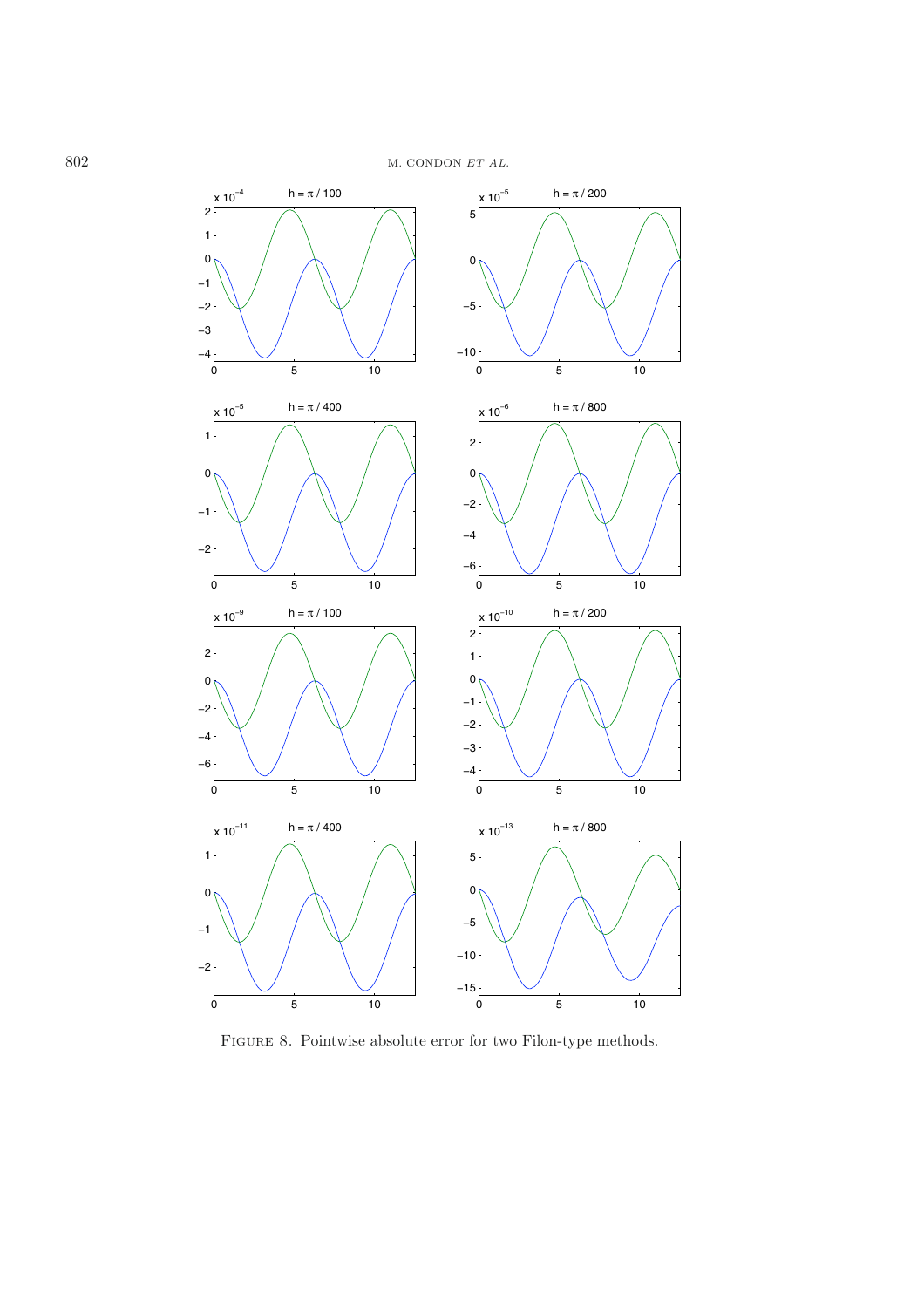<span id="page-18-4"></span>us something about the properties of our method, hence it bears some elaboration. Recall that for large  $\omega$ the major source for the error is the classical quadrature error (scaled by a suitable Bessel function). Let  $e_n = y_n - y(t_n)$  and consider just the error originating in classical quadrature. It readily follows that

$$
e_{n+1} = e^{hA}e_n + hq,
$$
\n
$$
(4.2)
$$

where the vector *q* contains the contribution of classical quadrature error for the different components. For example, in the present case, for 'plain-vanilla' Filon we have

$$
\boldsymbol{q} = I_0(1) \left[ \begin{array}{c} h \sin h - 2 + 2 \cos h \\ h + h \cos h - 2 \sin h \end{array} \right] = \left[ \begin{array}{c} \mathcal{O}(h^4) \\ \mathcal{O}(h^3) \end{array} \right].
$$

Bearing in mind that  $e_0 = 0$ , the solution of [\(4.2\)](#page-18-4) is

$$
\boldsymbol{e}_n = h(I - e^{hA})^{-1}(I - e^{nhA})\boldsymbol{q},
$$

which in the present case becomes

$$
e_n = \frac{h}{2(1 - \cos h)} \left[ \begin{array}{cc} 1 - \cos h & \sin h \\ -\sin h & 1 - \cos h \end{array} \right] \left[ \begin{array}{cc} 1 - \cos nh & -\sin nh \\ \sin nh & 1 - \cos nh \end{array} \right] q.
$$

Periodicity is clear, as is the fact that in Figure [6](#page-15-0) the error is a linear combination of just two harmonics,  $\sin nh$ and cos nh.

Be it as may, it is crystal clear that even the most elementary Filon-type methods enjoy tremendous advantage in comparison to state-of-the-art general ODE software like ode45 when applied with high frequencies. Another important advantage of Filon-type methods, which is not apparent from our comparison, is that both the error and the computational effort are roughly uniform in frequency, while classical ODE solvers deteriorate with increasing frequency. Note that we have implemented Filon-type methods in the most straightforward manner, with constant step size and without any error control  $(cf. [10]$  $(cf. [10]$  $(cf. [10]$  for error control for Filon-type methods). It is highly likely that more sophisticated implementation would have resulted in even more striking outcome.

It is equally clear that our analysis is far of complete. Modern methods for highly oscillatory differential equations set themselves ambitious goals: not just time-stepping with a step size that does not decrease unduly in the presence of high frequencies but also correct long-term asymptotic behaviour, good control of global error and the conservation of important qualitative and geometric attributes of the exact solution [\[2](#page-18-5)[,8](#page-19-14)]. This is in keeping with the character of this paper as an initial foray into the subject matter of using modern computational techniques for the highly oscillatory problems occurring in electronic engineering.

*Acknowledgements*. The work of Marissa Condon was supported by Science Foundation Ireland under Principal Investigator Grant No. 05/IN.1/I18, while Alfredo Deaño acknowledges financial support from the programme of postdoctoral grants and project MTM2006-09050 of the Spanish Ministry of Education and Science.

#### **REFERENCES**

- <span id="page-18-3"></span>[1] M. Abramowitz and I.A. Stegun, *Handbook of Mathematical Functions*. National Bureau of Standards, Washington, DC, (1964).
- <span id="page-18-5"></span>[2] D. Cohen, T. Jahnke, K. Lorenz and C. Lubich, Numerical integrators for highly oscillatory Hamiltonian systems: a review, in *Analysis, Modeling and Simulation of Multiscale Problems*, A. Mielke Ed., Springer-Verlag (2006) 553–576.
- <span id="page-18-0"></span>[3] E. Dautbegovic, M. Condon and C. Brennan, An efficient nonlinear circuit simulation technique. *IEEE Trans. Microwave Theory Tech.* **53** (2005) 548–555.
- [4] P.J. Davis and P. Rabinowitz, *Methods of Numerical Integration*. Second Edition, Academic Press, Orlando, USA (1984).
- <span id="page-18-2"></span><span id="page-18-1"></span>[5] V. Grimm and M. Hochbruck, Error analysis of exponential integrators for oscillatory second-order differential equations. *J. Phys. A: Math. Gen.* **39** (2006) 5495–5507.